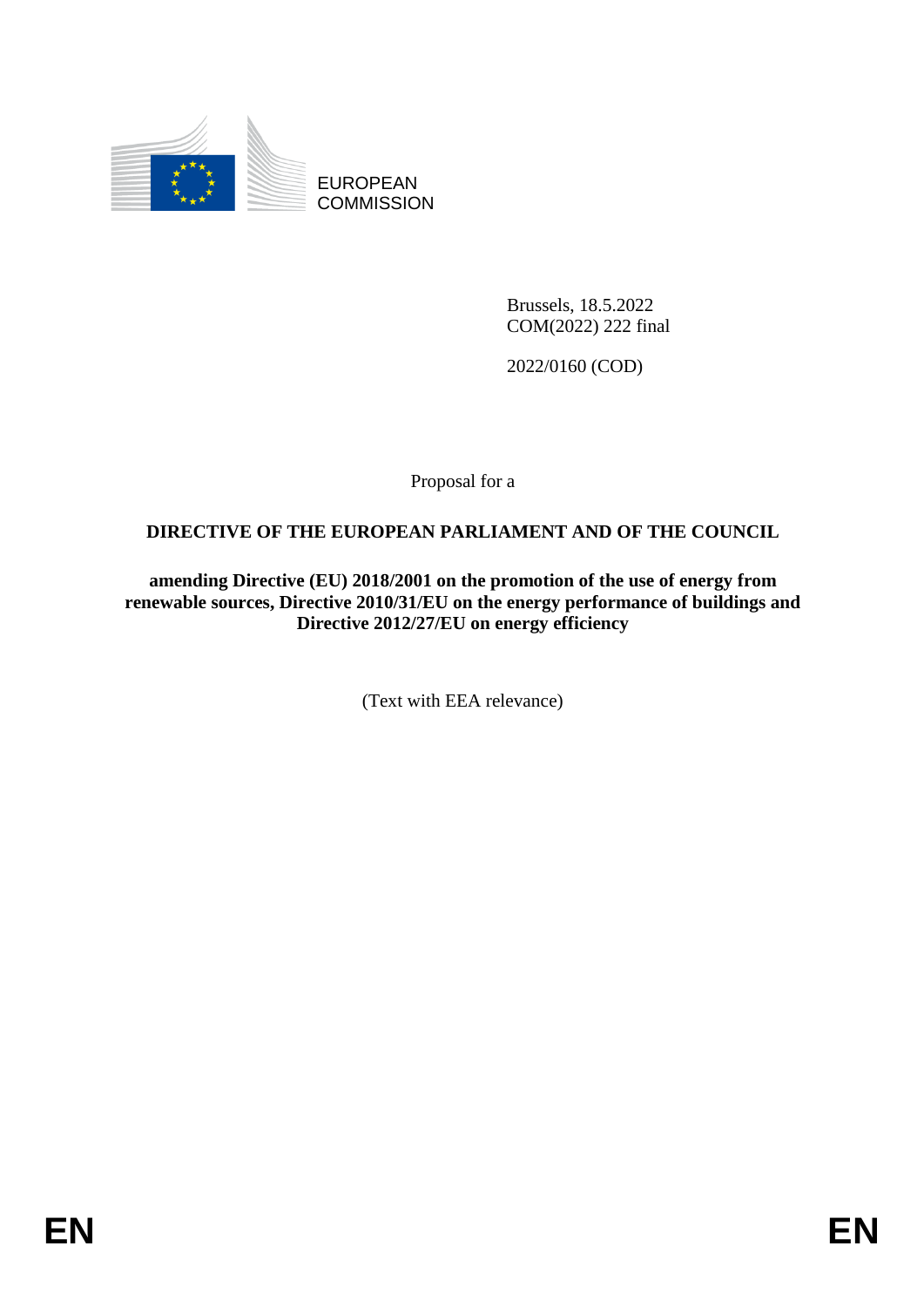# **EXPLANATORY MEMORANDUM**

# **1. CONTEXT OF THE PROPOSAL**

### **• Reasons for and objectives of the proposal**

The European Green Deal put energy efficiency and renewable energy at the heart of the clean energy transition. The current international tensions following Russia's invasion of Ukraine, the overall geopolitical context and the very high energy prices have exacerbated the need to accelerate energy efficiency and the deployment of renewable energy in the Union with the objective to have an energy system that is more independent from third countries. Accelerating the green transition towards renewable energy and increased enegy efficiency will reduce emissions, reduce dependency on imported fossil fuels and provide affordable energy prices to European citizens and businesses across all sectors of the economy.

The Union energy efficiency and renewable energy targets should reflect the pressing need to accelerate energy efficiency and the deployment of renewable energy and should therefore be increased. These revised targets replace the modification to the targets proposed in the proposals to recast Directive  $2012/27/EU$  on energy efficiency<sup>1</sup> and to amend Directive (EU)  $2018/2011$  on the promotion of the use of energy from renewable sources<sup>2</sup>, adopted on 14 July 2021.

In addition, considering that buildings account for 40% of energy consumed and 36% of energy-related direct and indirect greenhouse gas emissions, it is necessary to increase the deployment of solar installations on buildings. This is one of the fastest ways to deploy renewable energy at a large scale, reduce the use of fossil fuels in buildings and accelerate the decarbonisation and electrification of their energy consumption.

Furthermore, lengthy and complex administrative procedures have been identified as one of the key obstacles for investments in renewables and related infrastructure. The interim report of the RES Simplify study, prepared for the Commission<sup>3</sup> and published together with the present proposal, has revealed that administrative and grid issues make up about 46% of all identified barriers and this is expected to rise in the future. For some wide-spread renewable technologies, such as wind power and photovoltaics, administrative barriers are increasingly becoming more important than other types of barriers. With advancing energy transition, as renewable technologies mature and the projects become less dependent on support schemes, administrative barriers become more prominent.

The most common barriers related to the administrative process for renewable energy projects identified in the RES Simplify study<sup>4</sup> are bureaucratic burden, non-transparent processes, a lack of legal coherence as well as an incomplete and vague framework and guidelines that lead to different interpretations of existing legislation by the competent authorities.

Conflicting public goods are the second main source of obstacles for the deployment of renewable installations. This is particularly the case for wind power, geothermal power and hydropower as well as solar photovoltaics. The most prominent among them concern

<sup>&</sup>lt;u>.</u>  $\frac{1}{2}$  COM(2021)558

 $\frac{2}{3}$  COM(2021)557

<sup>3</sup> Technical support for RES policy development and implementation – Simplification of permission and administrative procedures for RES installations ("RES Simplify"). https://data.europa.eu/doi/10.2833/239077

<sup>&</sup>lt;sup>4</sup> The RES Simplify study identifies and ranks the different types of administrative barriers faced by renewable energy projects. RES Simplify interim report, pages 14-16.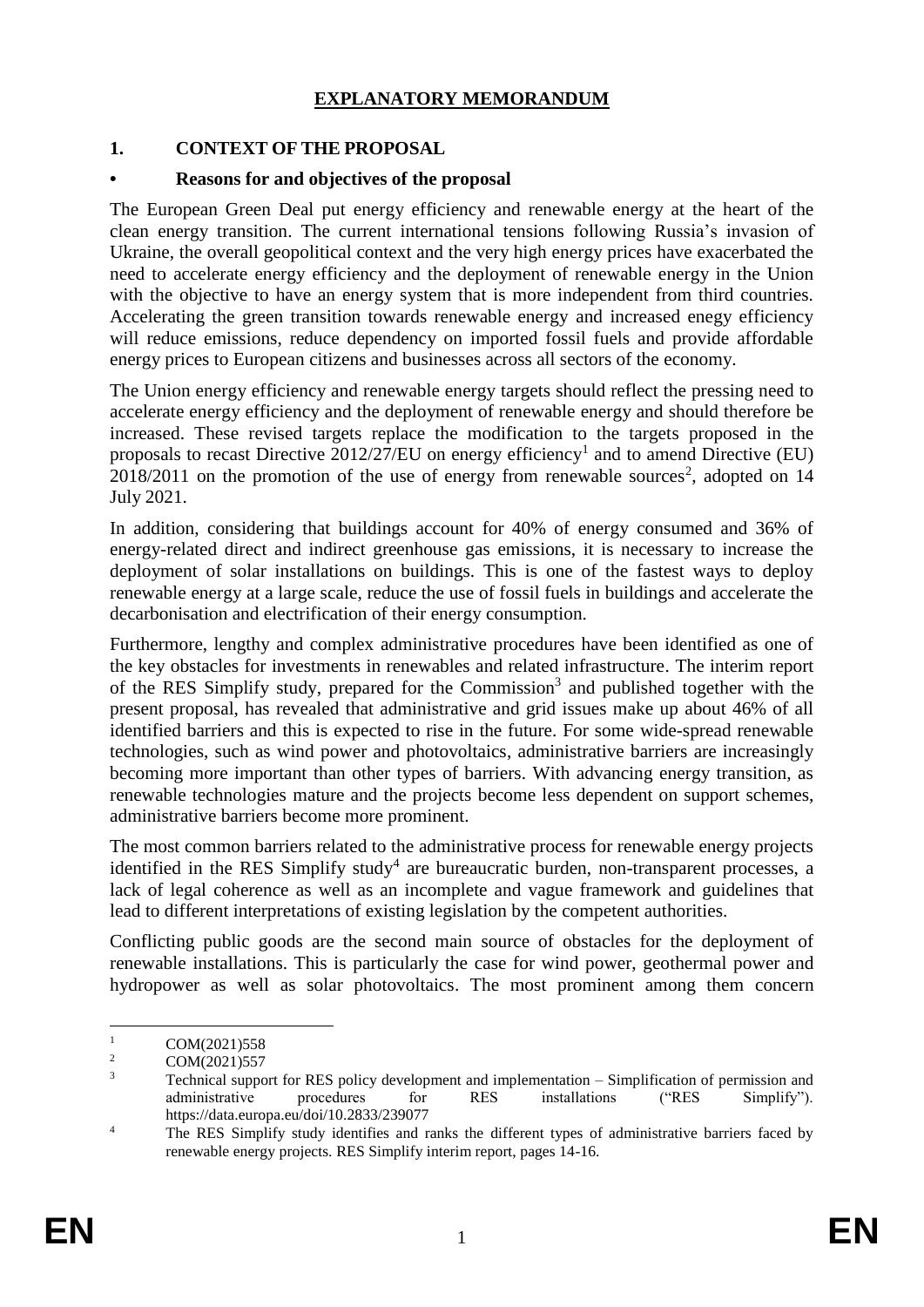environmental protection (biodiversity and protection of endangered species and protection of water bodies), other land uses and military/ air defence issues.

Further obstacles identified in the study relate to the lack of support from policy decisionmakers or protracted opposition from public or private institutions or the public itself.

Finally, problems related to grid connections and operation procedures have also been identified as severely affecting renewable energy deployment in a number of Member States.

On 18 January 2022, the Commission published a Call for Evidence and an open public consultation to gather stakeholder feedback on the permit-granting procedures and processes for renewable energy projects.<sup>5</sup> This public consultation was carried out in the context of the preparation of the Commission Recommendation on permit-granting procedures and Power Purchase Agreements (PPA), adopted on 18 May, alongside the present proposal. The results of this public consultation confirm that administrative barriers are a key bottleneck for the acceleration of deployment of energy from renewable sources (see section 3 below for more details).

As a result of these barriers, the lead time for renewable energy projects can take up to ten years. A precondition for the acceleration of renewable energy projects to materialise is therefore to simplify and shorten permitting, as set out in the REPower EU Communication<sup>6</sup>. The proposal aims at further simplifying and shortening the administrative permit-granting processes applicable to renewable energy projects in a coordinated and harmonised manner across the EU. This is necessary to accelerate the deployment of renewable energy across the EU in order to ensure the achievement of the EU's ambitious climate and energy targets for 2030 and the objective of climate-neutrality by 2050.

# **• Consistency with existing policy provisions in the policy area**

This proposal amends the existing Directive (EU) 2018/2001 on the promotion of the use of energy from renewable sources. It builds on the existing framework to streamline administrative procedures for renewable energy projects, which introduces, among other elements, a maximum duration of the permit-granting process applicable to renewable energy plants. However, in the context of the current geopolitical situation additional measures are needed to further increase the supply of renewable energy in the Union. In particular, enhanced measures to accelerate permitting procedures for new renewable energy plants, or for adaption of existing installations, are required.

In addition, the Union's renewable energy target needs to be more ambitious. In Article  $1(2)(a)$  of the proposal to amend Directive (EU) 2018/2001 adopted on 14 July 2021<sup>7</sup>, this target was already raised from 32% to 40%. However, given a radical change in the market conditions for fossil fuels used in power, heating and transport since, including as concerns increased prices and the need for the EU to phase-out its dependence on energy imports from Russia, it is necessary to raise the 2030 target for renewables to 45% so that they better contribute to this objective as well as to having competitive energy prices.

This proposal also amends Directive 2010/31/EU on the energy performance of buildings. It builds on the existing framework on energy performance of buildings and renewable energy.

 $\overline{5}$ <sup>5</sup> [https://ec.europa.eu/info/law/better-regulation/have-your-say/initiatives/13334-Renewable-energy](https://ec.europa.eu/info/law/better-regulation/have-your-say/initiatives/13334-Renewable-energy-projects-permit-granting-processes-&-power-purchase-agreements_en)[projects-permit-granting-processes-&-power-purchase-agreements\\_en.](https://ec.europa.eu/info/law/better-regulation/have-your-say/initiatives/13334-Renewable-energy-projects-permit-granting-processes-&-power-purchase-agreements_en)

<sup>&</sup>lt;sup>6</sup> REPowerEU: Joint European Action for more affordable, secure and sustainable energy, COM(2022) 108 final ("REPower EU Communication").

 $7 \text{ COM}(2021)557$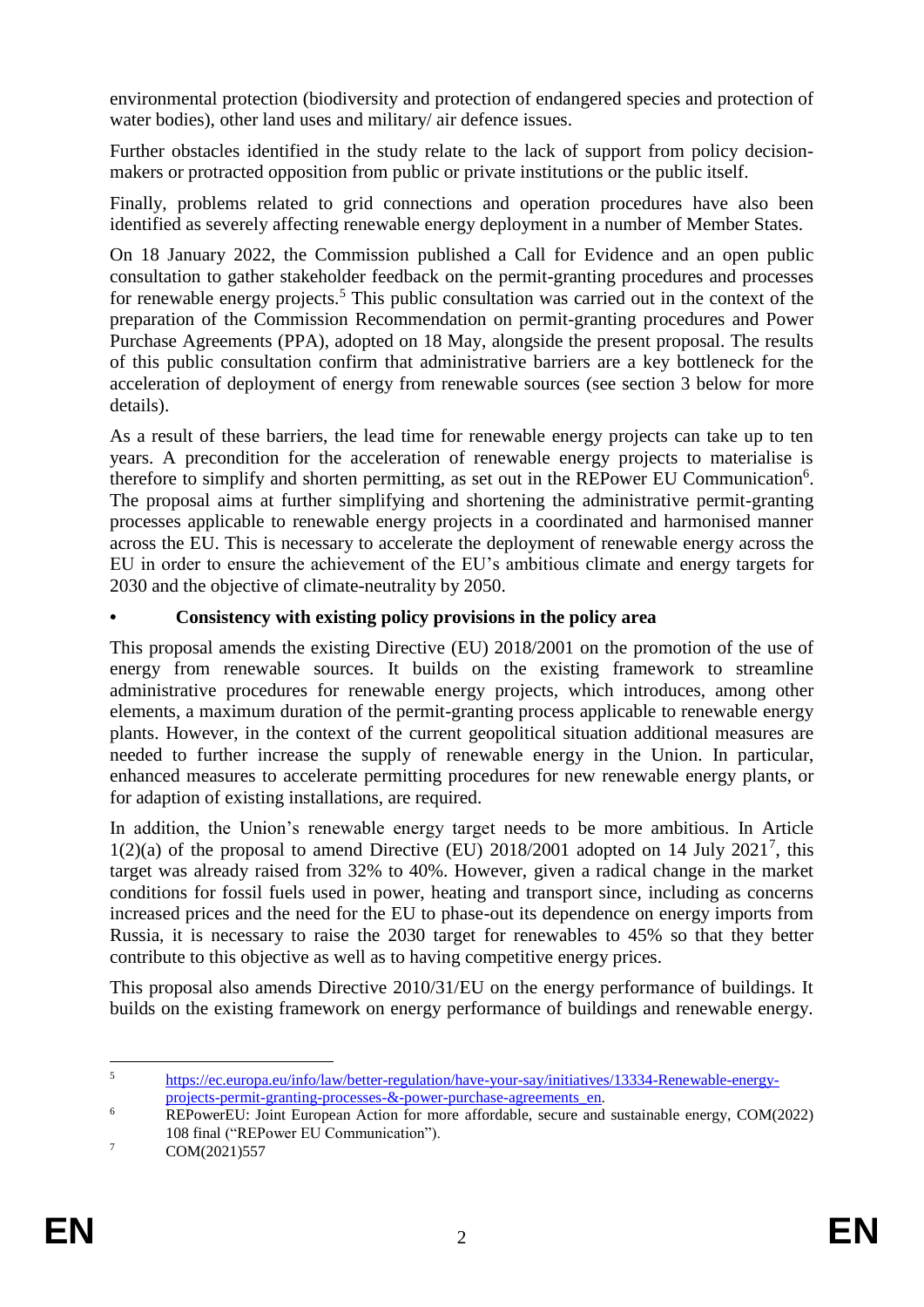It introduces obligations on Member States to promote the deployment of solar installations on buildings.

Article 4(1) of the proposal for a recast of the Directive on energy efficiency adopted on 14 July 2021 already raised the Union energy efficiency target for 2030 to 9% compared to the projections of the 2020 Reference Scenario. However, given the high energy prices and a radical change in market conditions leading to an increased cost-effectiveness of energy efficiency measures and the need for the Union to overcome its dependence on fossil fuels and energy imports from Russia, it is necessary to further raise the 2030 target for energy efficiency to 13% to ensure that this objective and the decarbonisation targets are achieved fast and in a cost-effective way. The proposal therefore also amends Directive 2012/27/EU on energy efficiency in order to strengthen energy efficiency and increase the Union's 2030 target for energy efficiency.

The Commission will inform the co-legislators that:

- Article 1(2)(a) of the proposal to amend Directive (EU) 2018/2001 adopted in July should be considered superseded by Article 1(2) of the present proposal.

- Article 2 of this proposal should be considered as added to the proposal for a recast of Directive 2010/31/EU presented on 15 December 2021<sup>8</sup>. Therefore, if adopted, this should be reflected in the recast of that Directive.

- Article 3 of this proposal should be considered as replacing Article 4(1) of the proposal for a recast of Directive 2012/27/EU presented on 14 July 2021. Therefore, if adopted, this should be reflected in the recast of that Directive.

# **• Consistency with other Union policies**

The proposal is consistent with a broader set of initiatives to enhance the Union's energy resilience and prepare against possible emergency situations, notably the Commission's 'Fit for 55' proposals, in particular the revision of Directive (EU) 2018/2001 and the recasts of Directives 2010/31/EU and 2012/27/EU.

Following the recent geopolitical developments, in March 2022 the Commission issued the REPowerEU Communication. In accordance with the REPowerEU Communication, the Commission has published a recommendation on speeding up permit-granting procedures for renewable energy projects, accompanied by guidance to help the Member States speed up permitting for renewable energy plants. This will give Member States the tools to already start reducing the time taken to approve applications for renewable energy plants, and so to quickly respond to the unprecedented energy crisis caused by the current geopolitical situation. In addition, the Commission presents this proposal to ensure that projects are approved in a simpler and faster way across the Union. Following the recommendation with a legal proposal will give greater certainty to project promotors and investors, while Member States should already be moving in the direction of speeding up permit-granting procedures in accordance with the Recommendation. Moreover, a speedy and efficient implementation of the Recommendation can play a key role to ensure that Member States meet their new obligations under the current proposal.

The proposal aims at further streamlining the different steps of the permit-granting processes applicable to renewable energy, including the assessment of potential environmental impacts. Renewable energy and environmental policies pursue closely interlinked objectives as they both serve the same overall objective of achieving climate mitigation. The proposal

 $\overline{8}$ COM(2021)802.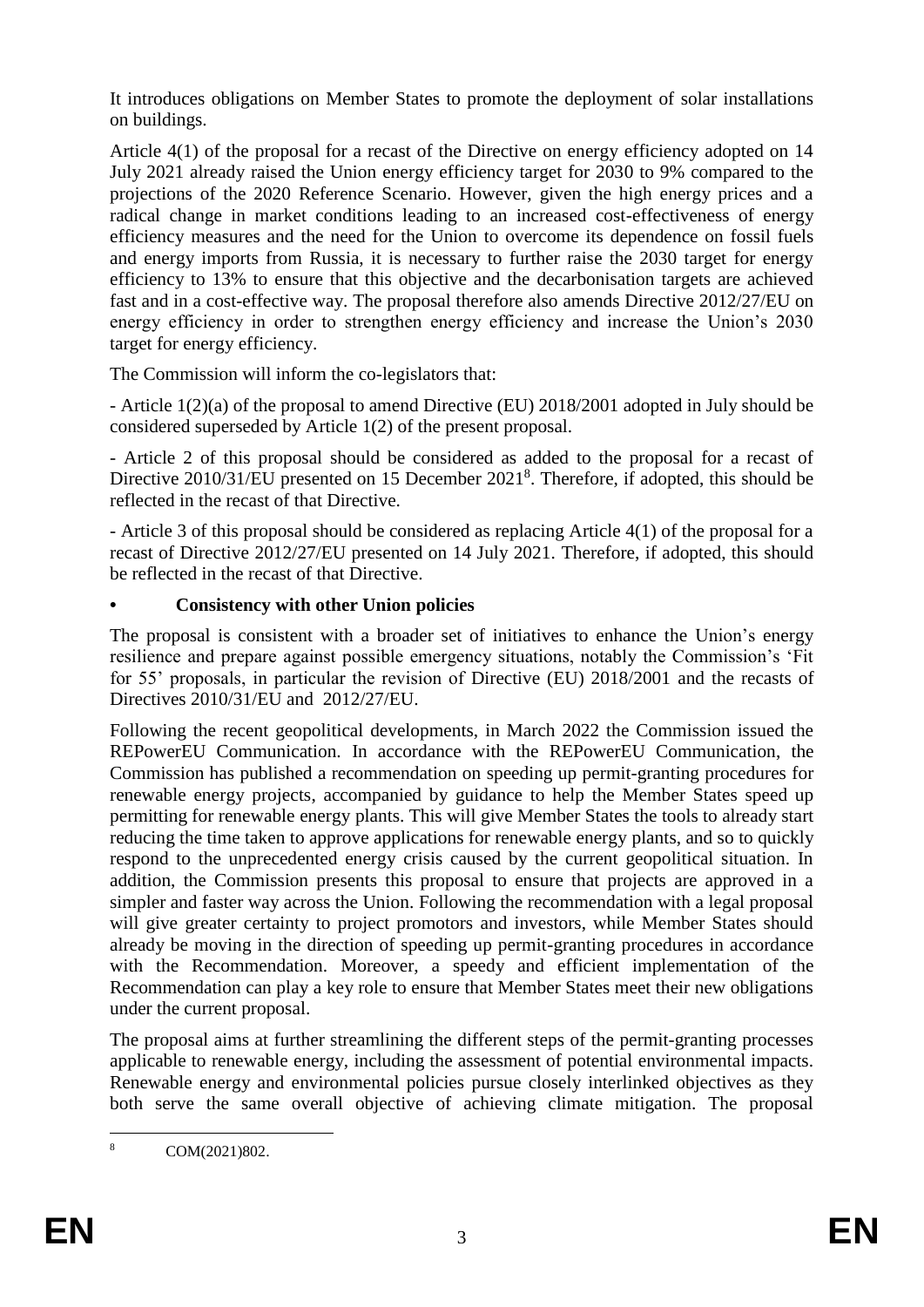strenghthens the role that environmental assessments of plans or programmes carried out by Member States in accordance with Directive 2001/42/EC of the European Parliament and of the Council<sup>9</sup> can play for a faster deployment of renewable energies, in particular for the designation of renewable go-to areas. The proposal also provides a specific framework for permit-granting procedures for individual renewable energy projects located in renewables go-to areas and outside those areas. Such framework combines in an efficient manner the need to authorise in a fast and simple manner the majority of projects which are unlikely to give rise to environmental risks, with a high level of protection by ensuring a closer scrutiny of the most problematic projects.

# **2. LEGAL BASIS, SUBSIDIARITY AND PROPORTIONALITY**

# **• Legal basis**

The proposal is based on two legal bases:

- Article 194(2) of the Treaty on the Functioning of the European Union<sup>10</sup> (TFEU), which provides the legal basis for proposing measures to develop new and renewable forms of energy and promote energy efficiency, which are goals of the Union's energy policy set out in Article 194(1)(c) TFEU.

- Article 192(1) of the TFEU, which provides the legal basis to amend the application of the Union environmental acquis.

# **• Subsidiarity (for non-exclusive competence)**

# *The need for EU action*

A cost-efficient, fast and large-scale deployment of sustainable renewable energy in line with the ambition of the European Green Deal and the REPower EU Communication cannot be achieved by Member States alone. An EU approach is needed to provide the right incentives to Member States with different levels of ambition to accelerate, in a coordinated way, the energy transition from the traditional fossil fuel-based energy system towards a more integrated and energy-efficient energy system based on renewable energies.

Taking into account the different energy policies among Member States, action at EU level, supported by the robust governance framework, is more likely to achieve the EU climate target and required increased deployment of renewables than national or local action alone.

Lengthy and complex administrative procedures are a key barrier for investments in renewable energies and their related infrastructure. The duration and complexity of the permit-granting procedures greatly varies between the different renewable energy technologies and between Member States. While Member States can take action to address those barriers which exist at national level, a coordinated European approach to shortening and simplifying permit-granting procedures and administrative processes is needed in order to speed up the necessary deployment of renewable energies. This is in turn necessary for the EU to reach its climate and energy 2030 targets and its long-term objective of climate neutrality as well as phase out its dependence on Russian fossil fuels and reduce energy prices. Taking into account the different energy policies, priorities and procedures among Member States, and in view of the urgency to accelerate the deployment of renewable energy

 $\overline{Q}$ Directive 2001/42/EC of the European Parliament and of the Council of 27 June 2001 on the assessment of the effects of certain plans and programmes on the environment. <sup>10</sup> OJ C 326, 26/10/2012, p.1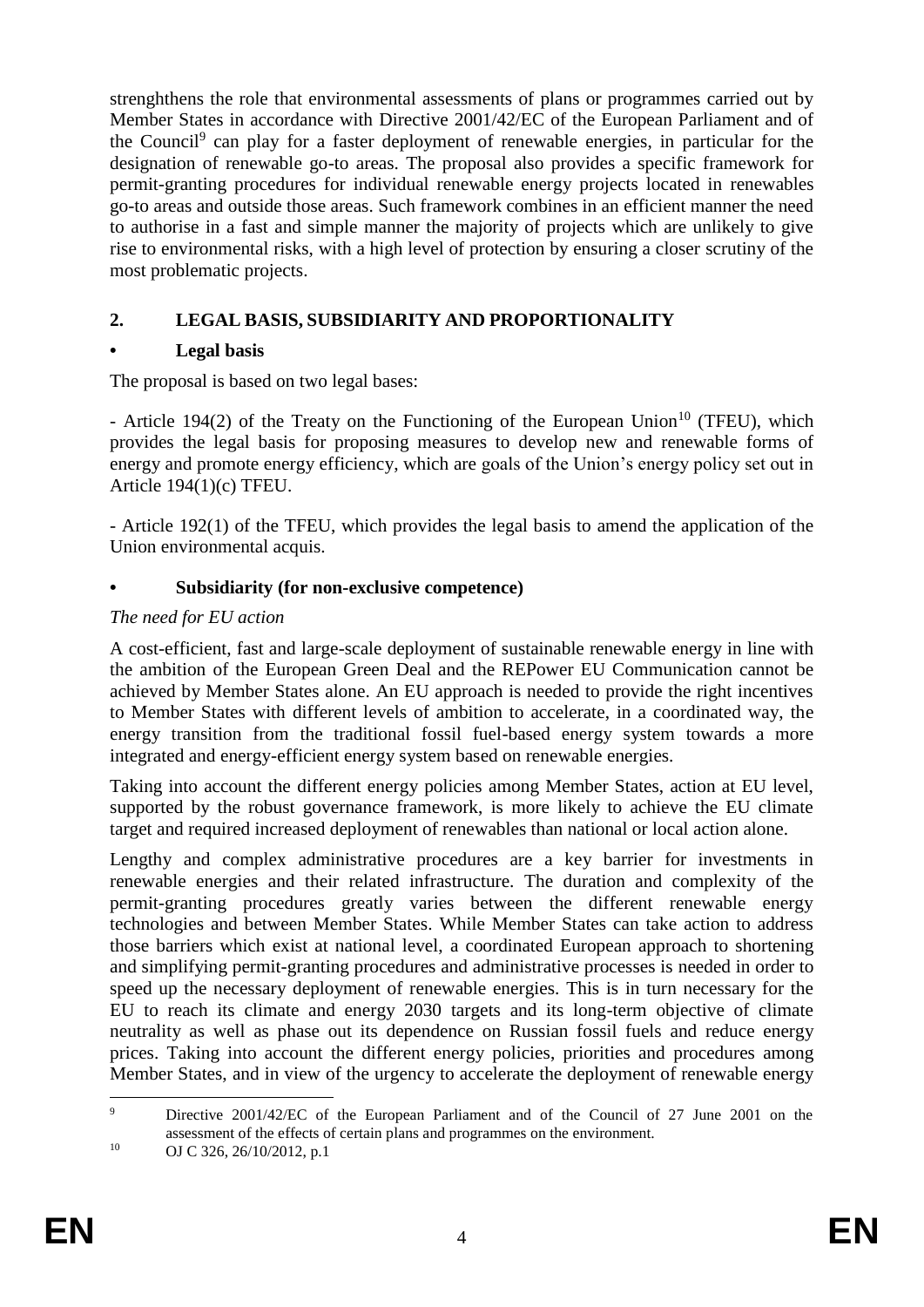across all Member States, action at EU level is more likely to achieve the required objectives than national or local action alone.

Union level action is needed to ensure that Member States contribute to the EU level binding energy efficiency target and that it is collectively and cost-effectively met. Union action will supplement and reinforce national and local action towards increasing efforts in energy efficiency.

# *EU added value*

EU action on renewable energy and energy efficiency brings added value because it is more efficient and effective than individual Member States' actions, avoiding a fragmented approach by addressing the transition of the European energy system in a coordinated way.

A European approach allows all Member States to fully harness their potentials for the costefficient deployment of renewable energy needed to achieve the Union climate and energy targets, making sure that renewable energy generation capacity is smoothly deployed in all Member States.

The Union's energy and climate targets for 2030 are collective targets. In this regard, coordinated Union policies have a better chance of transforming the Union to a climate neutral continent by 2050.

# **• Proportionality**

The initiative complies with the proportionality principle. In view of the unprecedented geopolitical situation created by Russia's invasion of Ukraine and the high energy prices, there is a clear need for coordinated and urgent action to accelerate the deployment of renewable energy sources. The balance between obligations and flexibility left to the Member States on how to achieve the objectives is considered appropriate given the imperative of meeting the 2030 climate and energy targets and the objective of climate neutrality laid down in the European Climate Law as well as the urgency to reduce both Union's energy dependency and energy prices.

# **• Choice of the instrument**

This proposal is a Directive amending Directive (EU) 2018/2001 on the promotion of the use of energy from renewable sources, increasing the Union's renewable energy target for 2030 and strengthening the permitting-related provisions of that Directive (Articles 15-17). It also amends Directive 2010/31/EU, promoting solar installations on buildings, and Directive 2012/27/EU, increasing the Union's energy efficiency target for 2030. This revision of Directive (EU) 2018/2001, Directive 2012/27/EU and Directive 2010/31/EU is limited to what is considered necessary to have renewable energy and energy efficiency targets that are consistent with the current pressing context and to increase solar installations on buildings and streamline permit-granting procedures in order to accelerate the deployment of renewable energy.

# **3. RESULTS OF EX-POST EVALUATIONS, STAKEHOLDER CONSULTATIONS AND IMPACT ASSESSMENTS**

# **• Stakeholder consultations**

On 18 January 2022 the Commission published a Call for Evidence and a three-month open public consultation to gather stakeholder's feedback on the permit-granting procedures for renewable energy projects. This public consultation was carried out in the context of the preparation of the Commission Recommendation on permit-granting procedures and Power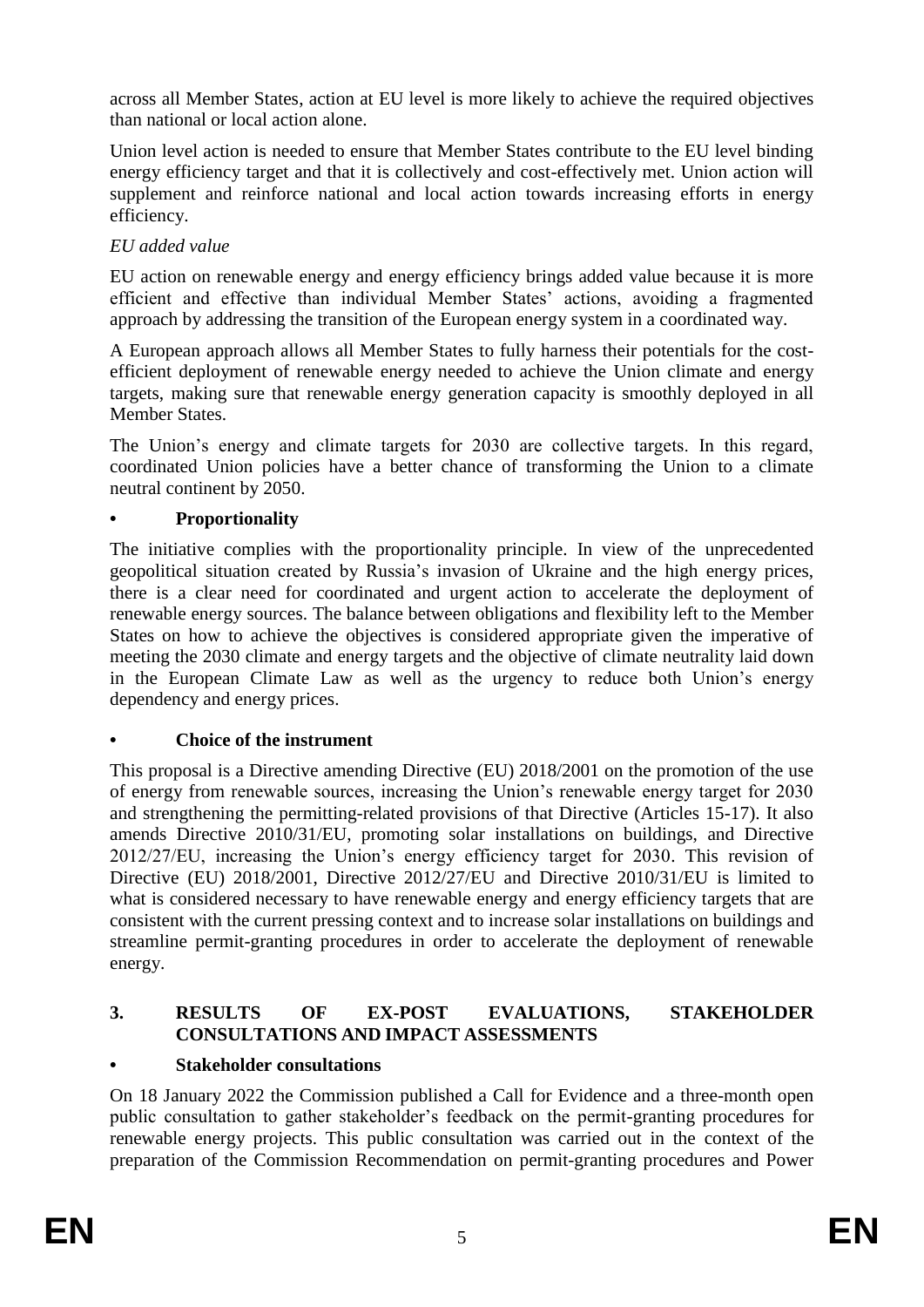Purchase Agreements (PPA), adopted on 18 May, alongside the present proposal. In this context, the Commission also organised a high-level stakeholder event and two workshops aimed at discussing the existing barriers and good practices in the permit-granting processes of the different Member States.

Due to the urgency of the proposal, which is put forward in reaction to the crisis triggered by the Russian invasion of Ukraine and the resulting need to urgently accelerate the deployment of renewable energy, the Commission builds on the results of these consultations and on the input provided by key stakeholders in different workshops, meetings and fora, in particular a high-level conference on permit-granting for renewable energy projects and PPAs and two workshops on permit-granting procedures for repowering projects in the wind energy and hydropower sectors.

# *Summary of stakeholder views*

The open public consultation asked for the views on permit-granting procedures of two groups of stakeholders: public authorities, and project promoters and associations.

In their replies, 7 out of 8 (87.5%) public authorities indicate the lack of availability of sites on land or at sea as the main challenge to the expansion of renewable energy in their jurisdiction, followed by lack of grid capacity  $(62.5\%)$ , lack of public acceptance / conflict between public goods (50%) and duration of procedures (50%). When asked about the main bottlenecks for processing renewable energy project permits, complexity of coordination at different levels of government or administration is presented as the main barrier by public authorities (75%), followed by lack of human resources (50%) and lack of public acceptance or conflict between public goods (50%).

Approximately half of the project promoters and associations (70 / 155) ranked the length of administrative procedures as the most important barrier that prevents renewable energy projects from materialising while 62 pointed to grid connection issues. Respondents also ranked competition with environmental regulations (44) and the complexity of the applicable requirements or procedures (35) among the most important barriers. In the replies to the open text questions, respondents stressed the importance of spatial planning, expressed support for multiple uses of space, such as agri-PV, and called for the involvement of the local population. The public consultation also delivered a clear call for a harmonised set of criteria for the designation of suitable areas for projects.

The views of the stakeholders as expressed in the open public consultation and during the workshops were taken into account when elaborating the present proposal.

# **• Collection and use of expertise**

This proposal builds on the results of the RES Simplify study, which provides a comprehensive overview of the existing barriers related to permitting, national performance indicators as well as best practices related to permit-granting procedures for renewables, with a focus on administrative barriers in the power sector. The interim report of the study is published together with the adoption of the present initiative and the Recommendation on permit-granting procedures and PPAs. This proposal also reflects the views shared by the relevant stakeholders during the consultation process.

# **• Impact assessment**

Due to the politically sensitive and urgent nature of the proposal, no specific impact assessment was carried out.

However, the above-mentioned study, the open public consultation and the extensive workshops organised with stakeholders, as well as the Commission's own analysis, provide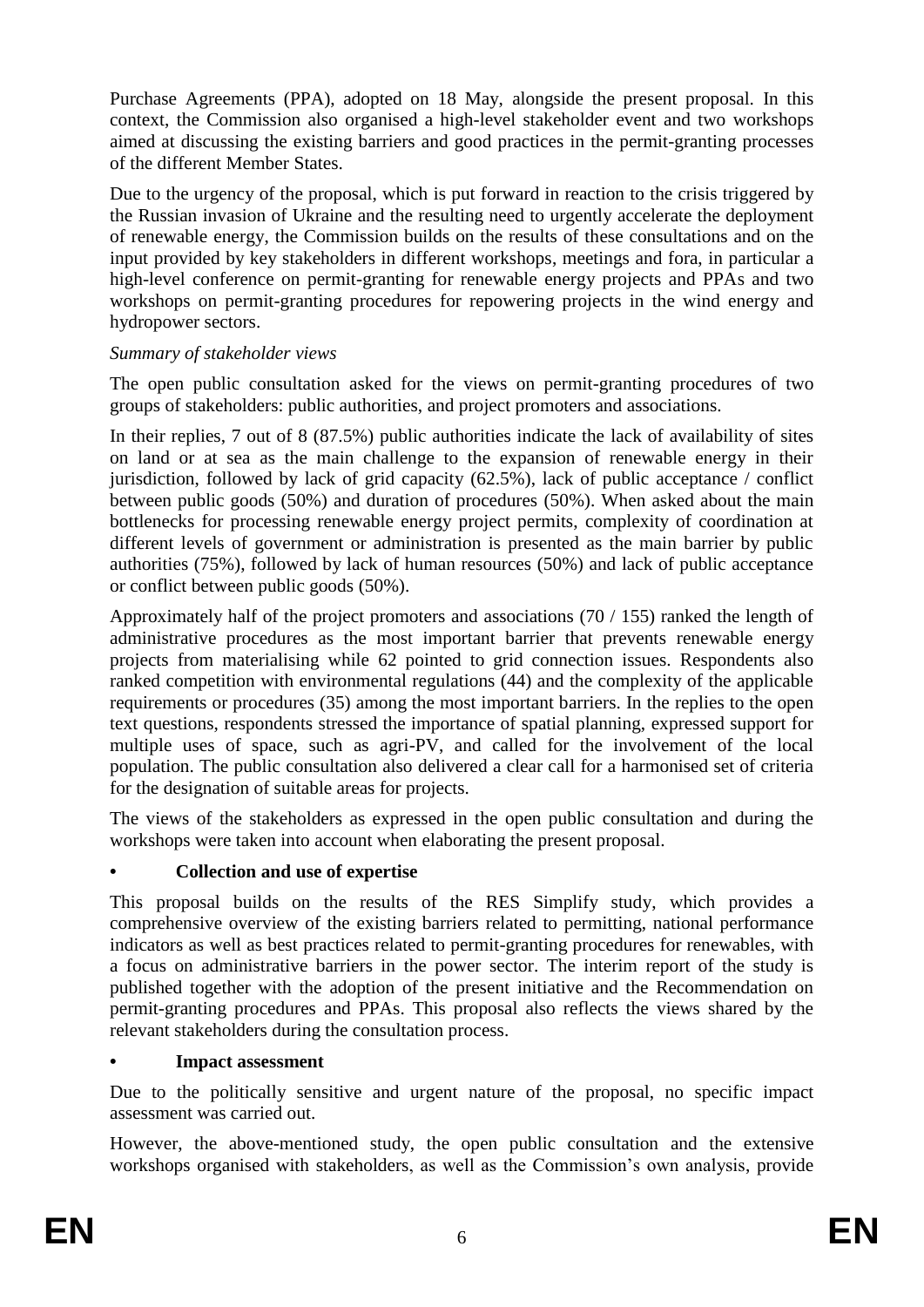solid insights into the problems related to planning and permit-granting procedures as well as options to address them.

# **• Fundamental rights**

In terms of consistency with the Charter for fundamental rights, the overarching aim of this review is to increase energy efficiency and the use of renewable energy and reduce GHG emissions, and this is entirely in line with Article 37 of the Charter under which a high level of environmental protection and the improvement of the quality of the environment must be integrated into the policies of the Union and ensured in accordance with the principle of sustainable development.

# **4. BUDGETARY IMPLICATIONS**

This proposal amends an existing Directive on the promotion of renewable energy, and the administrative impact and costs are therefore estimated to be moderate, as most of the necessary structures and rules are in place. Member States will face some costs in implementing the new obligation to identify 'renewables go-to areas' but the overall streamlining of procedures is expected to bring significant cost savings for Member States. The additional costs of a higher renewable energy target in the EU will be balanced by other economic, environmental and social benefits such as increased security of supply, by replacing imported fossil fuels from third countries, and greater resilience against externalities, while contributing to the carbon sink and reducing air pollution. The proposal does not entail any additional costs for the EU budget.

Regarding the amendment to the Directive on energy efficiency and the Directive on the energy performance of buildings, this proposal does not have any implication for the EU budget. Regarding costs for Member States, this proposal amends existing Directives and largely relies on structures and rules that are already in place, especially when taking into account the new provisions put forward through the proposals to recast both Directives. Member States will face some costs in implementing additional measures to contribute to the target achievement and the new obligation on buildings, but they are expected to bring significant cost savings for households and enterprises.

# **5. OTHER ELEMENTS**

# **• Implementation plans and monitoring, evaluation and reporting arrangements**

After the adoption of this amending Directive by the co-legislators, during the transposition period, the Commission will undertake the following actions to facilitate its transposition:

- Organisation of meetings with Member States' experts in charge of transposing the different parts of the Directive to discuss how to transpose them and solve doubts, either in the context of the Concerted Action for Renewable Energy Sources (CA-RES),the Concerted Action for Energy Performance of Buildings (CA-EPBD) and the Concerted Action for Energy Efficiency (CA-EED) or in a committee format.
- Availability for bilateral meetings and calls with Member States in case of specific question on the transposition of the Directive.

After the transposition deadlines, the Commission will carry out a comprehensive assessment of whether Member States have completely and correctly transposed the Directive.

Regulation (EU) 2018/1999 on the Governance of the Energy Union and Climate Action established an integrated energy and climate planning, monitoring and reporting framework,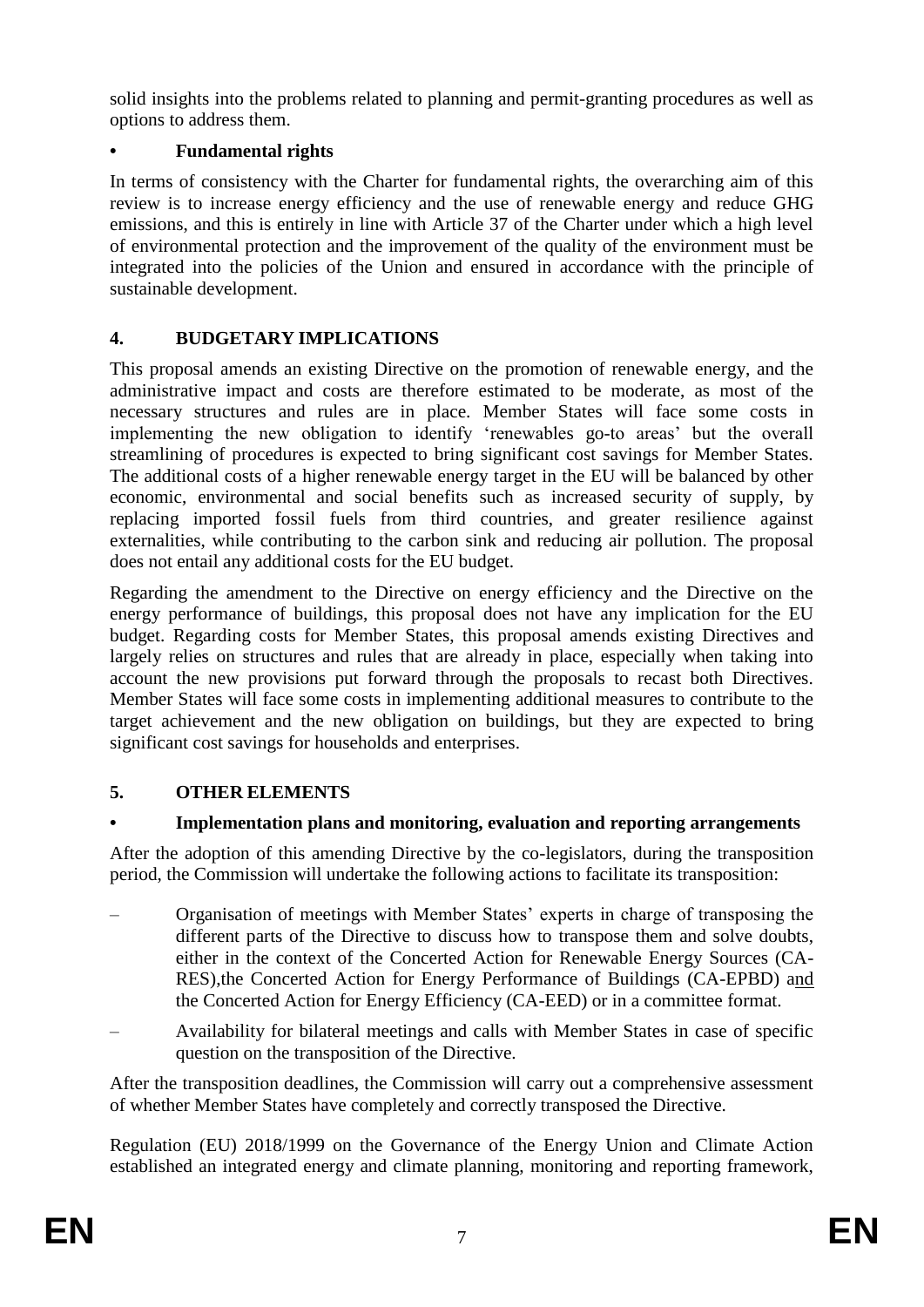to monitor progress towards the climate and energy targets in line with the transparency requirements of the Paris Agreement. Member States had to submit to the Commission their integrated national energy and climate plans by the end of 2019, covering the five dimensions of the Energy Union for the period 2021-2030. From 2023, Member States must report biennially on the progress made in implementing the plans and in addition, by 30 June 2023 they must notify the Commission of their draft updates of the plans, with the final updates due on 30 June 2024. This proposal will not create a new planning and reporting system, but would be subject to the existing planning and reporting framework under Regulation (EU) 2018/1999. A future revision of the Governance Regulation would allow a consolidation of these reporting requirements.

### **• Explanatory documents (for directives)**

Following the ruling of the European Court of Justice in Commission vs Belgium (case C-543/17), Member States must accompany their notifications of national transposition measures with sufficiently clear and precise information, indicating which provisions of national law transpose which provisions of a directive. This must be provided for each obligation, not only at "article level". If Member States comply with this obligation, they would not need, in principle, to send further explanatory documents on the transposition to the Commission.

### **• Detailed explanation of the specific provisions of the proposal**

The main provisions which substantially change Directive (EU) 2018/2001, Directive 2012/27/EU and Directive 2010/31/EU or add new elements are the following:

Article 1(1) adds a new definition to Article 2 of Directive (EU) 2018/2001, to define 'renewables go-to area'.

Article 1(2) modifies Article 3(1) of Directive (EU) 2018/2001 by increasing the Union's renewable energy target to 45%. This Article supersedes the amendment of Article 3(1) of Directive (EU) 2018/2001 included in the proposal to modify Directive (EU) 2018/2001 adopted on 14 July  $2021^{11}$ .

Article 1(3) inserts a new paragraph 2a in Article 15 requiring the Member States to promote the testing of new renewable energy technologies while applying appropriate safeguards.

Article 1(4) inserts a new Article 15b on the obligation for Member States to identify the land and sea areas necessary for the installation of plants for the production of energy from renewable sources in order to meet their national contributions towards the 2030 renewable energy target.

Article 1(5) inserts a new Article 15c on the obligation for Member States to adopt a plan or plans designating 'renewables go-to areas', which are particularly suitable areas for the installation of production of energy from renewable sources.

Article 1(6) replaces Articles 16 of Directive (EU) 2018/2001, extending the scope of the permit-granting process, clarifying the start of the permit-granting process and asking for the most expeditious administrative and judicial procedures available for appeals in the context of an application for a renewable energy projects.

 $11$ COM(2021)557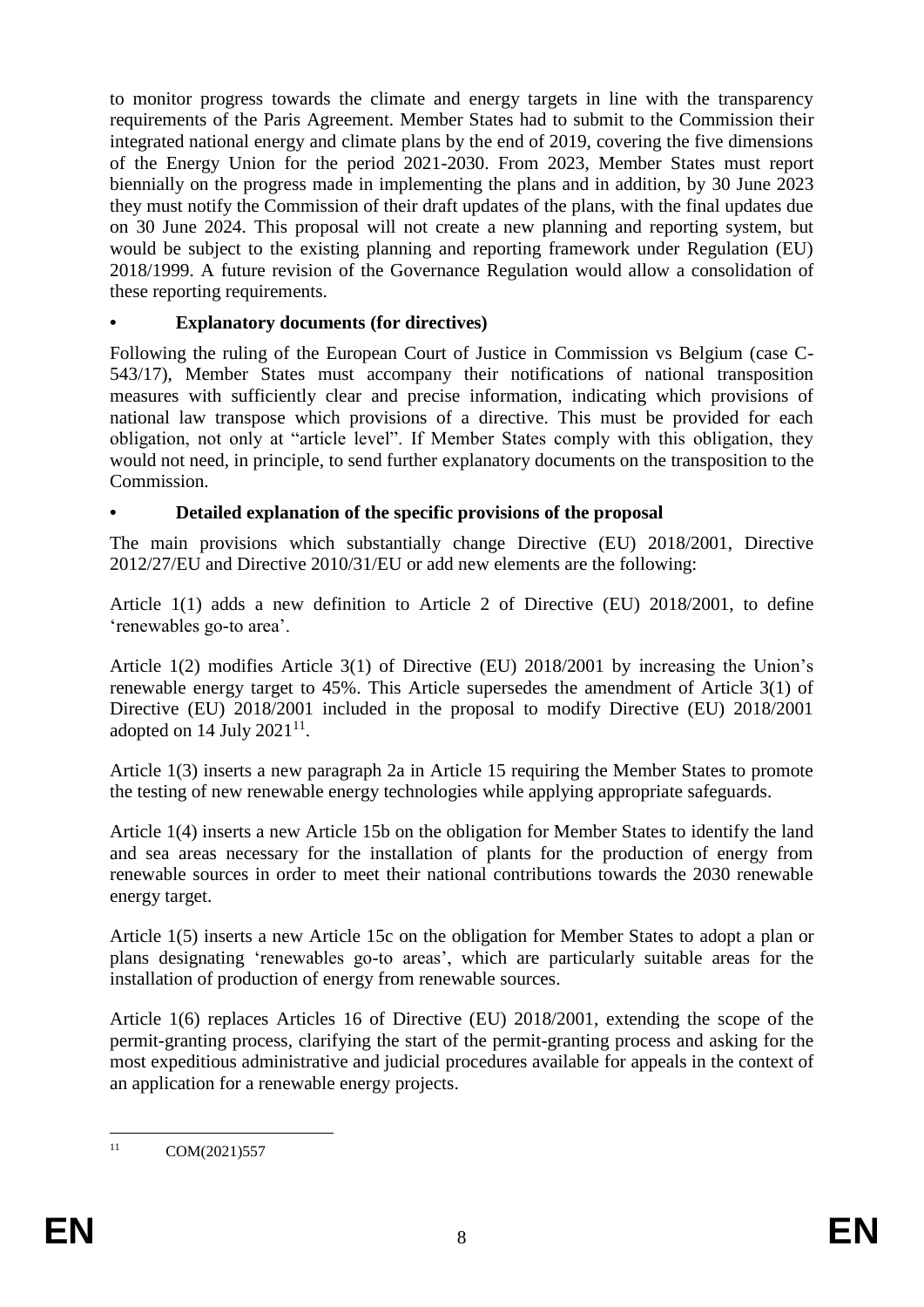Article 1(7) inserts a new Article16a, which regulates the permit-granting process in renewables go-to areas.

Article 1(8) inserts a new Article 16b, which regulates the permit-granting process outside renewables go-to areas.

Article 1(9) inserts a new Article 16c, which regulates the permit-granting process for the installation of solar energy equipment in artificial structures.

Article 1(10) inserts a new Article 16d to ensure that plants for the production of energy from renewable sources, their connection to the grid, the related grid itself or storage assets are presumed to be of overriding public interest for specific purposes.

Article 2 inserts a new Article 9a to Directive 2010/31/EU on the obligation for Member States to ensure new buildings are solar ready and to install solar energy installations on buildings. This new Article 9a should be reflected in the recast of Directive 2010/31/EU, for which the Commission presented a proposal on 15 December  $2021^{12}$ .

Article 3 modifies Article 3 of Directive 2012/27/EU to increase the Union target for energy efficiency. This amendment should replace that made by Article 4(1) of the recast of Directive 2012/27/EU, for which the Commission presented a proposal on 4 July 2021<sup>13</sup>.

Article 4 concerns transposition.

Article 5 concerns entry into force.

Article 6 concerns addressees.

 $12<sup>12</sup>$ <sup>12</sup> COM(2021)802<br><sup>13</sup> COM(2021)559

COM(2021)558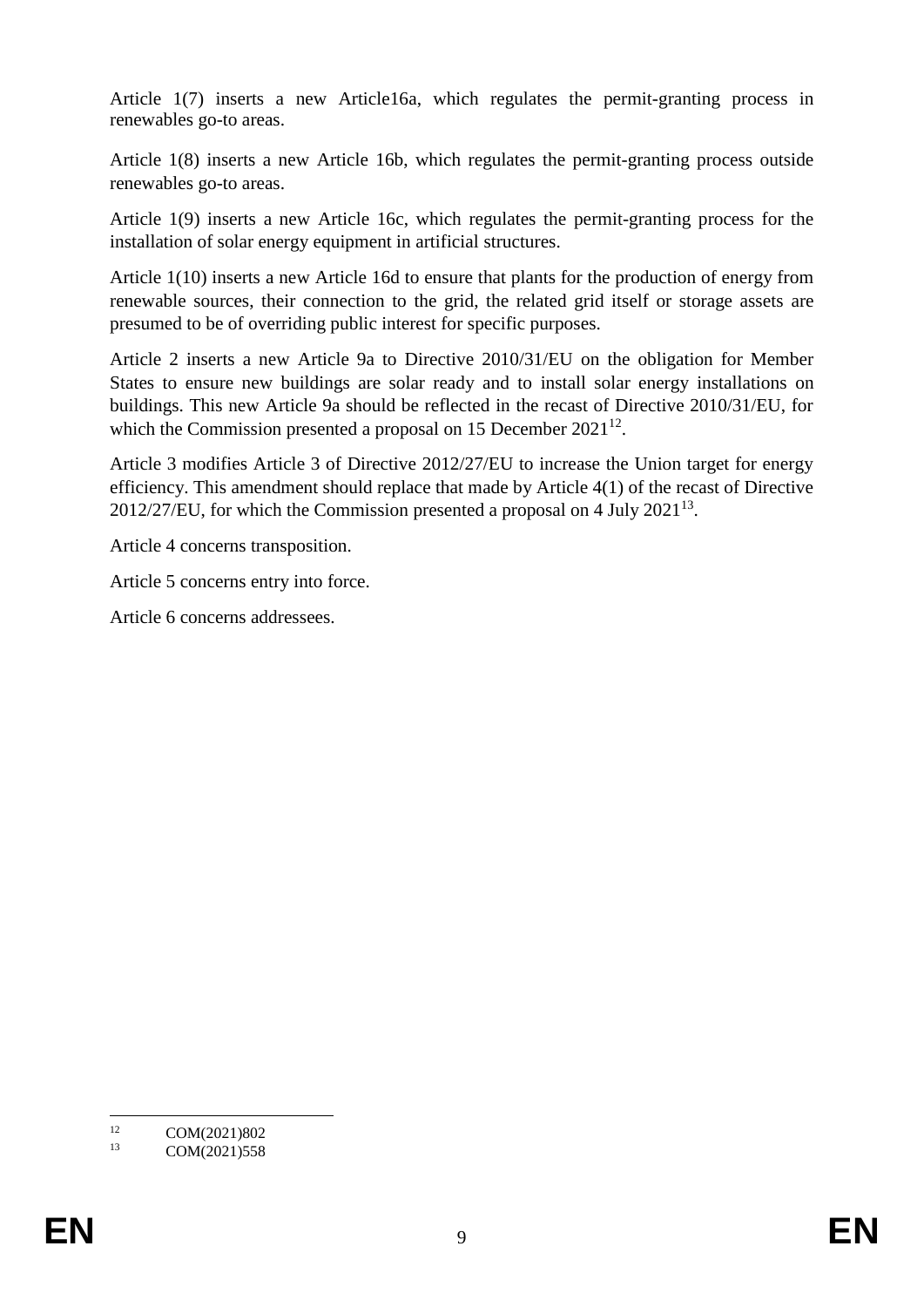2022/0160 (COD)

# Proposal for a

# **DIRECTIVE OF THE EUROPEAN PARLIAMENT AND OF THE COUNCIL**

### **amending Directive (EU) 2018/2001 on the promotion of the use of energy from renewable sources, Directive 2010/31/EU on the energy performance of buildings and Directive 2012/27/EU on energy efficiency**

(Text with EEA relevance)

# THE EUROPEAN PARLIAMENT AND THE COUNCIL OF THE EUROPEAN UNION,

Having regard to the Treaty on the Functioning of the European Union, and in particular Articles 192(1) and 194(2) thereof,

Having regard to the proposal from the European Commission,

After transmission of the draft legislative act to the national parliaments,

Having regard to the opinion of the European Economic and Social Committee<sup>14</sup>,

Having regard to the opinion of the Committee of the Regions<sup>15</sup>,

Acting in accordance with the ordinary legislative procedure,

Whereas:

- (1) In the context of the European Green Deal<sup>16</sup>, Regulation (EU)  $2021/1119$  of the European Parliament and of the Council<sup>17</sup> established the objective of the Union becoming climate neutral in 2050, as well as the target of a 55% reduction in greenhouse gas emissions by 2030. This requires an energy transition and significantly higher shares of renewable energy sources in an integrated energy system.
- (2) Renewable energy plays a fundamental role in delivering on these objectives, given that the energy sector contributes today over 75% of total greenhouse gas emissions in the Union. By reducing those greenhouse gas emissions, renewable energy also contributes to tackling environmental-related challenges such as biodiversity loss and to reducing pollution in line with the objectives of the Zero-Pollution Action Plan.
- (3) Directive (EU)  $2018/2001$  of the European Parliament and of the Council<sup>18</sup> sets a binding Union target to reach a share of at least 32 % of energy from renewable sources in the Union's gross final consumption of energy by 2030. Under the Climate

1

 $^{14}$  OJ C, , p. .<br> $^{15}$  OJ C, n.

 $\overline{O}$  J C , , p. .<br><sup>16</sup> Communic

<sup>&</sup>lt;sup>16</sup> Communication from the Commission COM/2019/640 final, The European Green Deal.<br><sup>17</sup> Reculation (EU) 2021/1110 of the European Berliament and of the Council of 20 June 20

Regulation (EU) 2021/1119 of the European Parliament and of the Council of 30 June 2021 establishing the framework for achieving climate neutrality and amending Regulations (EC) No 401/2009 and (EU) 2018/1999 ('European Climate Law'), OJ L 243, 9.7.2021, p. 1).

<sup>&</sup>lt;sup>18</sup> Directive (EU) 2018/2001 of the European Parliament and of the Council of 11 December 2018 on the promotion of the use of energy from renewable sources (OJ L 328, 21.12.2018, p. 82).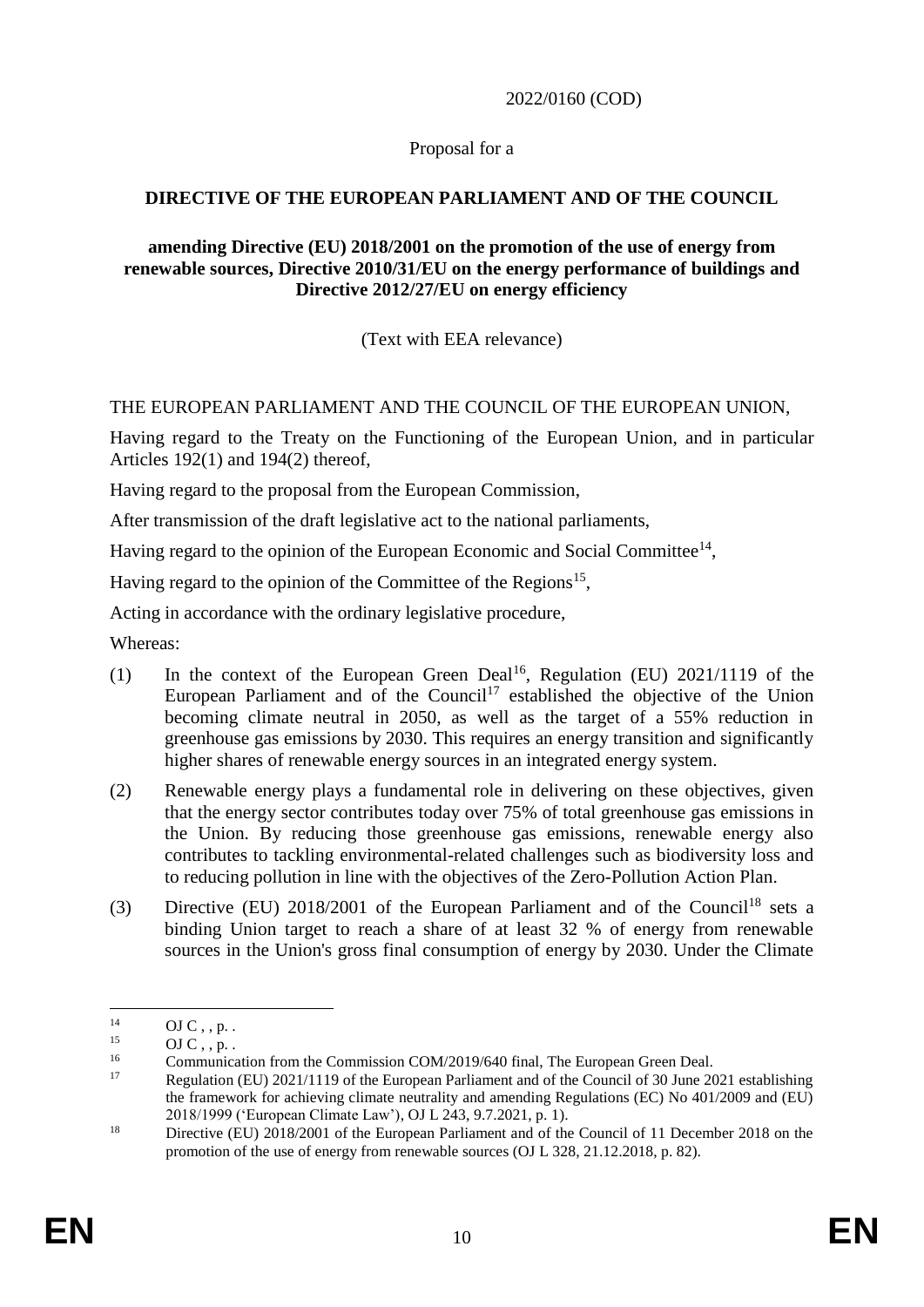Target Plan<sup>19</sup>, the share of renewable energy in gross final energy consumption would need to increase to 40% by 2030 in order to achieve the Union's greenhouse gas emissions reduction target<sup>20</sup>. In this context, the Commission proposed in July 2021, as part of the package delivering on the European Green Deal, to double the share of renewable energy in the energy mix in 2030 compared to 2020, to reach at least 40%. The REPowerEU Communication<sup>21</sup> outlined a plan to make the EU independent from Russian fossil fuels well before the end of this decade. The Communication foresees front-loading of wind and solar energy, increasing the average deployment rate as well as additional renewable energy capacity by 2030 to accommodate for higher production of renewable hydrogen. It also invited the co-legislators to consider a higher or earlier target for renewable energy. In this context, it is appropriate to increase the Union renewable energy target up to 45% in order to significantly accelerate the current pace of deployment of renewable energy, thereby speeding up the phase-out of EU's dependence by increasing the availability of affordable, secure and sustainable energy in the Union.

- (4) Lengthy administrative procedures are one of the key barriers for investments in renewables and their related infrastructure. These barriers include the complexity of the applicable rules for site selection and administrative authorisations for projects, the complexity and duration of the assessment of the environmental impacts of the projects, grid connection issues, constraints on adapting technology specifications during the permit-granting procedure, or staffing issues of the permit-granting authorities or grid operators. In order to accelerate the pace of deployment of renewable energy projects it is necessary to adopt rules which would simplify and shorten permit-granting processes.
- (5) The Directive (EU) 2018/2001 streamlines the requirements to simplify the administrative procedures for authorising renewable energy plants by introducing rules on the organisation and maximum duration of the administrative part of the permitgranting process for renewable energy projects, covering all relevant permits to build, repower and operate plants, and for their grid connection.
- (6) A further simplification and shortening of the administrative permit-granting processes in a coordinated and harmonised manner is necessary in order to ensure that the Union reaches its ambitious climate and energy targets for 2030 and the objective of climateneutrality by 2050, while taking into account the "do no harm" principle of the European Green Deal. The introduction of shorter and clear deadlines for decisions to be taken by the authorities competent for issuing the authorisation for the renewable energy installations on the basis of a complete application, will accelerate the deployment of renewable energy projects. It is appropriate however to make a distinction between projects in areas particularly suitable for the deployment of renewable energy projects, for which deadlines can be particularly streamlined (renewables go-to areas), and projects located outside those areas.
- (7) Some of the most common issues faced by renewable energy project developers relate to procedures established at national or regional level to assess the environmental impact of the proposed projects. Therefore, it is appropriate to streamline certain

<sup>19</sup> <sup>19</sup> Communication from the Commission COM(2020) 562 final of 17.9.2020, Stepping up Europe's 2030 climate ambition Investing in a climate-neutral future for the benefit of our people.

<sup>&</sup>lt;sup>20</sup> Point 3 of the Communication from the Commission COM(2020) 562<br><sup>21</sup> PED property Link Function for the form and offendable course and

REPowerEU: Joint European Action for more affordable, secure and sustainable energy, COM(2022) 108 final ("REPower EU Communication").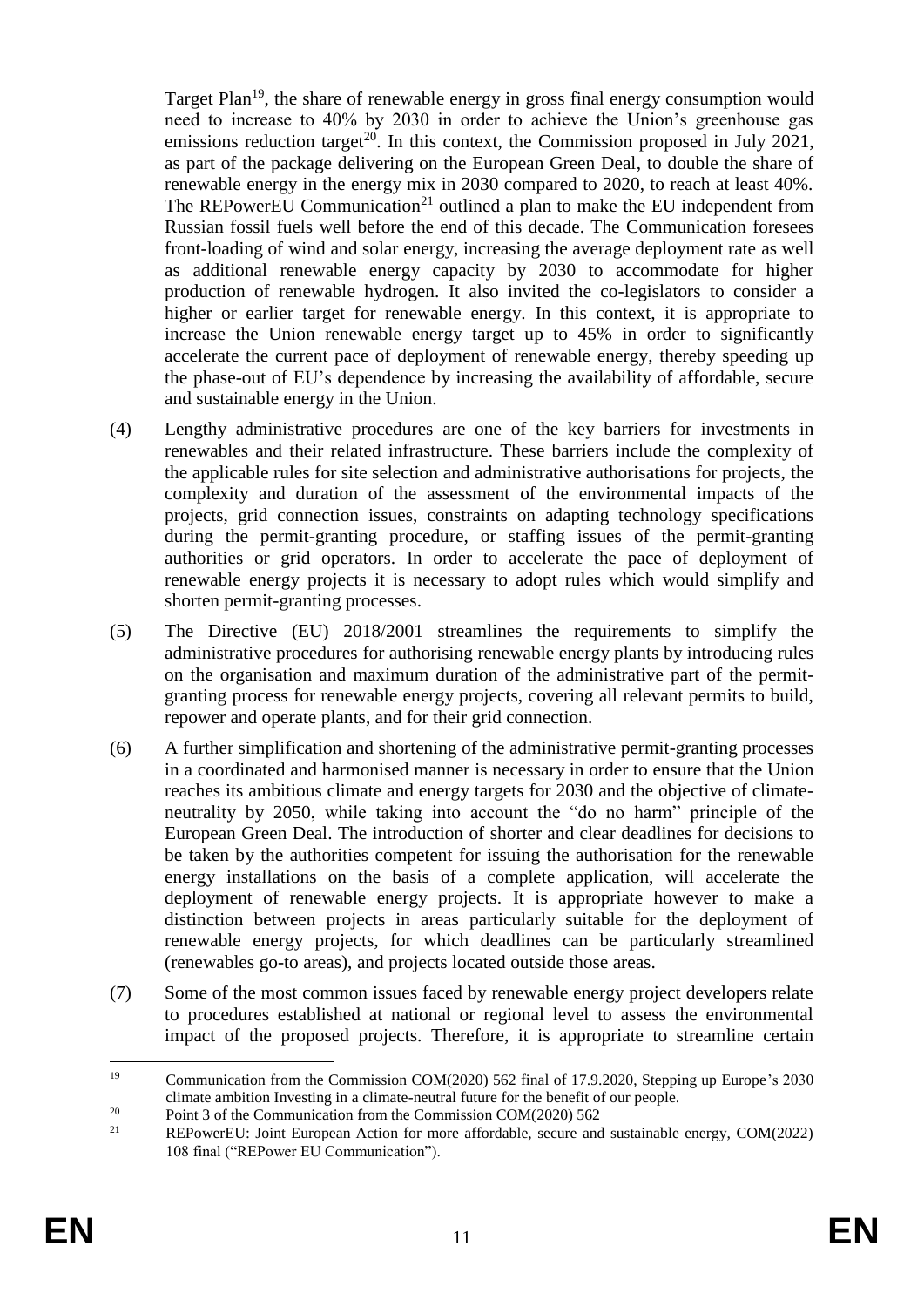environmental-related aspects of the permit-granting procedures and processes for renewable energy projects.

- (8) A faster roll-out of renewable energy projects could be supported by strategic planning carried out by Member States. Member States should identify the land and sea areas necessary for the installation of plants for the production of energy from renewable sources in order to meet their national contributions towards the revised 2030 renewable energy target set out in Article 3(1) of Directive (EU) 2018/2001. Such areas should reflect their estimated trajectories and total planned installed capacity and should be identified by renewable energy technology set in the Member States' updated national energy and climate plans pursuant to Article 14 of Regulation (EU) 2018/1999. The identification of the required land and sea areas should take into consideration the availability of the renewable energy resources and the potential offered by the different land and sea areas for renewable energy production of the different technologies, the projected energy demand overall and in the different regions of the Member State, and the availability of relevant grid infrastructure, storage and other flexibility tools bearing in mind the capacity needed to cater for the increasing amount of renewable energy.
- (9) Member States should designate as renewables go-to areas those areas that are particularly suitable to develop renewable energy projects, differentiating between technologies, and where the deployment of the specific type of renewable energy sources is not expected to have a significant environmental impact. In the designation of renewables go-to areas, Member States should avoid protected areas to the extent possible and consider restoration plans. Member States may designate renewable go-to areas specific for one or more types of renewable energy plants and should indicate the type or types of renewable energy that are suitable to be produced in each renewable go-to area.
- (10) Directive 2001/42/EC of the European Parliament and of the Council<sup>22</sup> establishes environmental assessments as an important tool for integrating environmental considerations into the preparation and adoption of plans and programmes. In order to designate renewables go-to areas, Member States should prepare a plan or plans encompassing the identification of areas and the applicable rules and mitigation measures for projects located in each go-to area. Member States may prepare one single plan for all renewable go-to areas and technologies, or technology-specific plans identifying one or more renewable go-to areas. Each plan should be subject to an environmental assessment carried out in accordance with the conditions set out in Directive 2001/42/EC in order to assess the impacts of each renewable technology on the relevant areas designated in such plan. Carrying out an environmental assessment in accordance with Directive 2001/42/EC for this purpose would allow Member States to have a more integrated and efficient approach to planning and to take environmental considerations into account at an early phase of the planning process at a strategic level. This would contribute to ramping up the deployment of different renewable energy sources in a faster and streamlined manner while minimising the negative environmental impacts from these projects.
- (11) Following the adoption of the plan or plans designating renewables go-to areas, Member States should monitor the significant environmental effects of the

 $22$ <sup>22</sup> Directive 2001/42/EC of the European Parliament and of the Council of 27 June 2001 on the assessment of the effects of certain plans and programmes on the environment.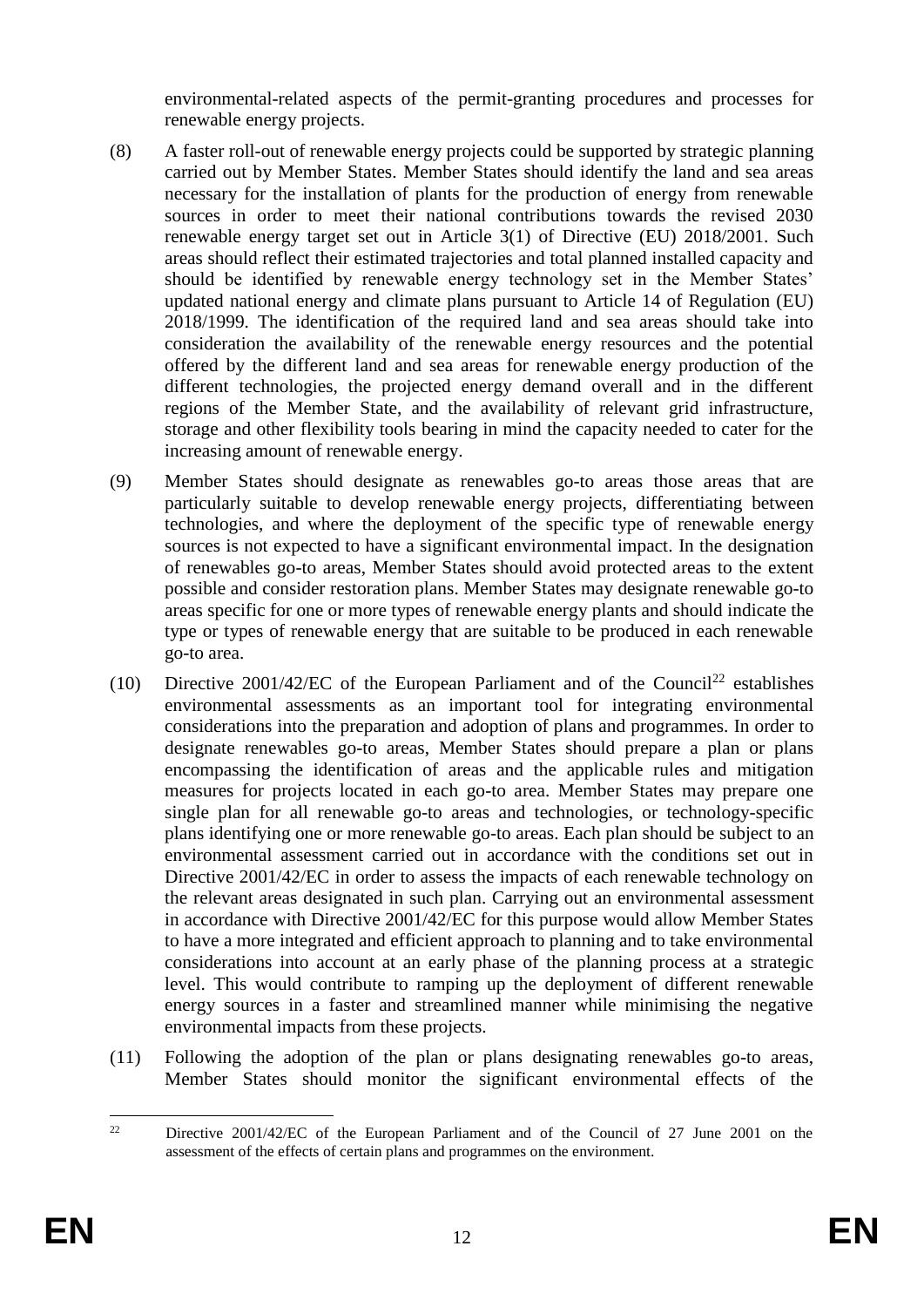implementation of plans and programmes in order, inter alia, to identify at an early stage unforeseen adverse effects, and to be able to undertake appropriate remedial action, in accordance with Directive 2001/42/EC.

- (12) The provisions of the United Nations Economic Commission for Europe (UNECE) Convention on Access to Information, Public Participation in Decision-making and Access to Justice in Environmental Matters<sup>23</sup> ('the Aarhus Convention')" regarding access to information, public participation in decision-making, and access to justice in environmental matters, in particular the provisions relating to public participation and to access to justice remain applicable, where relevant.
- (13) The designation of renewables go-to areas should aim to ensure that renewable energy production from these areas, together with existing renewable energy plants, future renewable energy plants outside of such areas and cooperation mechanisms, will be sufficient to achieve Member States' contribution to the Union renewable energy target set out in Article 3(1) of Directive (EU) 2018/2001.
- (14) In the designated renewables go-to areas, renewable energy projects that comply with the rules and measures identified in the plan or plans prepared by Member States, should benefit from a presumption of not having significant effects on the environment. Therefore, there should be an exemption from the need to carry out a specific environmental impact assessment at project level in the sense of Directive  $2011/92/EU$  of the European Parliament and of the Council<sup>24</sup>, with the exception of projects which are likely to have significant effects on the environment in another Member State or where a Member State likely to be significantly affected so requests. The obligations under the UNECE Espoo Convention on environmental impact assessment in a transboundary context of 25 February 1991 should remain applicable for Member States where the project is likely to cause a significant transboundary impact in a third country.
- (15) The designation of renewables go-to areas should allow renewable energy plants, their grid connection as well as co-located energy storage facilities located in these areas to benefit from predictability and streamlined administrative procedures. In particular, projects located in renewable go-to areas should benefit from accelerated administrative procedures, including a tacit agreement in case of a lack of response by the competent authority on an administrative step by the established deadline, unless the specific project is subject to an environmental impact assessment. These projects should also benefit from clearly delimited deadlines and legal certainty as regards the expected outcome of the procedure. Following the application for projects in a renewables go-to area, Member States should carry out a fast screening of such applications with the aim to identify if any of such projects is highly likely to give rise to significant unforeseen adverse effects in view of the environmental sensitivity of the geographic area where they are located that were not identified during the environmental assessment of the plan or plans designating renewables go-to areas carried out in accordance with Directive 2001/42/EC. All projects located in renewables go-to areas should be deemed approved at the end of such screening process. Only if Member States have clear evidence to consider that a specific project

<sup>23</sup> <sup>23</sup> Council Decision 2005/370/EC of 17 February 2005 on the conclusion, on behalf of the European Community, of the Convention on access to information, public participation in decision-making and access to justice in environmental matters (OJ L 124, 17.5.2005, p. 1).

<sup>&</sup>lt;sup>24</sup> Directive 2011/92/EU of the European parliament and of the Council of 13 December 2011 on the assessment of the effects of certain public and private projects on the environment.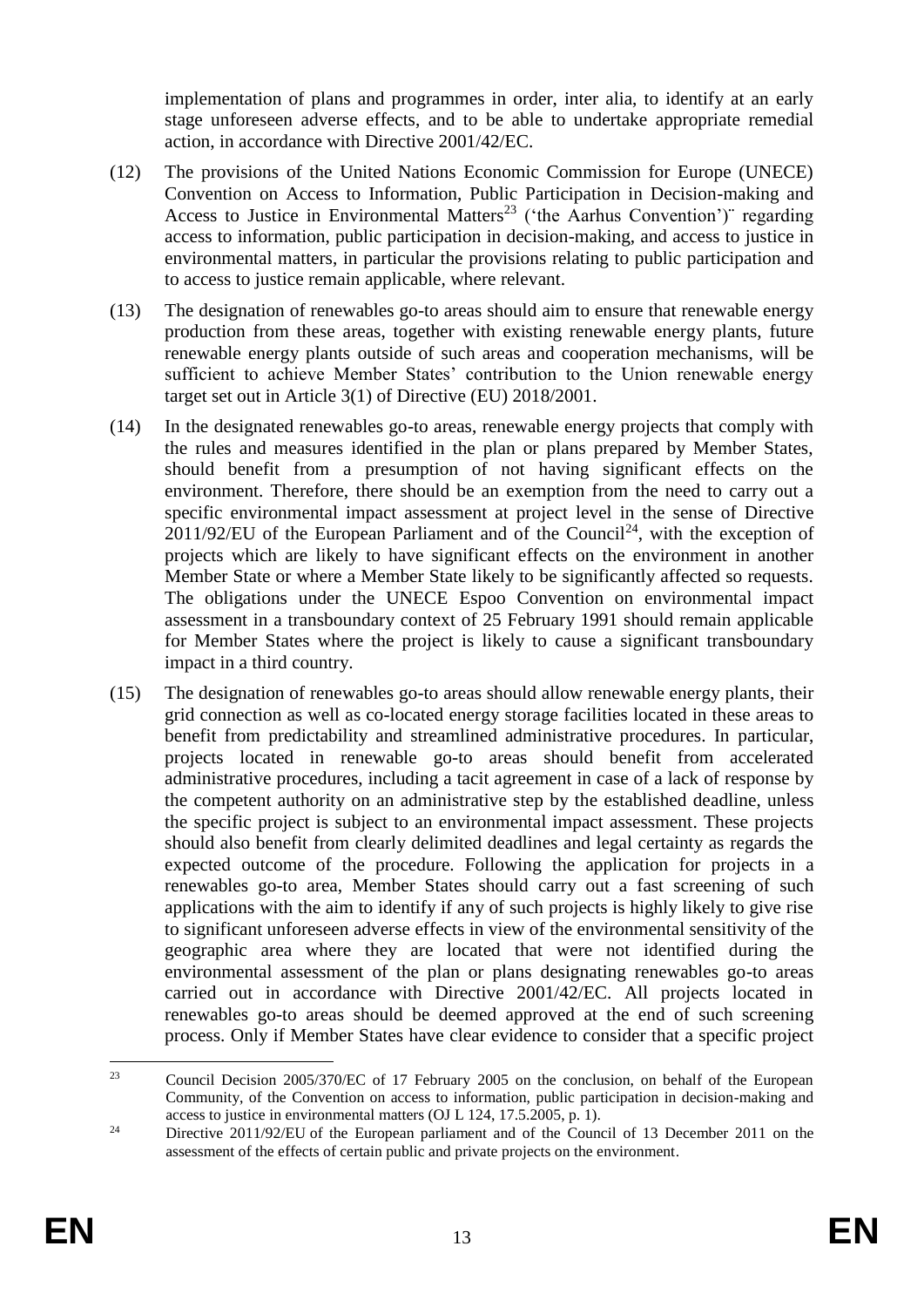is highly likely to give rise to such significant unforeseen adverse effects, Member States should, after motivating such decision, subject such project to an environmental assessment in accordance with Directive 2011/92/EC and, where relevant, Directive  $92/43/EEC<sup>25</sup>$ . Given the need to accelerate the deployment of renewable energy sources, such assessment should be carried out within six months.

- (16) In view of the need to accelerate the deployment of renewable energy sources, the identification of renewables go-to areas should not prevent the ongoing and future installation of renewable energy projects in all areas available for renewable energy deployment. Such projects should remain subject to the obligation to carry out a dedicated environmental impact assessment in accordance with Directive 2001/92/EU and should be subject to the procedures foreseen for renewable energy projects located outside go-to areas. To speed up permitting at the scale necessary for the achievement of the renewable energy target set out in Directive (EU) 2018/2001, also the procedures applicable to projects outside of go-to areas should be simplified and streamlined with the introduction of clear maximum deadlines for all steps of the procedure, including dedicated environmental assessments per project.
- (17) Multiple use of space for renewable energy production and other land and sea uses (such as food production or nature protection or restoration) alleviates land and sea use constraints. In this context, spatial planning is an important tool to identify and steer synergies for land and sea use at an early stage. Member States should explore, enable and favour the multiple uses of the areas identified as a result of the spatial planning measures adopted.
- (18) The construction and operation of renewable energy plants may result in the occasional killing or disturbance of birds and other protected species under Directive 92/43/EEC or Directive 2009/147/EC<sup>26</sup>. However, such killing or disturbance would not be considered deliberate in the sense of these Directives if a project has adopted, during its construction and operation, appropriate mitigation measures to avoid collisions or prevent disturbance, and if it carries out a proper monitoring to assess the effectiveness of such measures and, in the light of the information gathered, takes further measures as required to ensure no significant negative impact on the population of the species concerned.
- (19) In addition to installing new renewable energy plants, repowering existing renewable energy plants has a significant potential to contribute to the achievement of the renewable energy targets. Since, usually, the existing renewable energy plants have been installed in sites with significant renewable energy resource potential, repowering can ensure the continued use of these sites while reducing the need to designate new sites for renewable energy projects. Repowering includes further benefits such as the existing grid connection, a likely higher degree of public acceptance and knowledge of environmental impacts. The repowering of renewable energy projects entails changes to or the extension of existing projects to different degrees. The permit-granting process, including environmental assessments and screening, for the repowering of renewable energy projects should be limited to the potential impacts resulting from the change or extension compared to the original project.

<sup>25</sup> <sup>25</sup> Council Directive 92/43/EEC of 21 May 1992 on the convervation of natural habitats and of wild fauna and flora (OJ L 206, 22.7.1992).

<sup>&</sup>lt;sup>26</sup> Directive 2009/147/EC of the European Parliament and of the Council of 30 November 2009 on the conservation of wild birds (OJ L 20, 26.1.2010, p.7).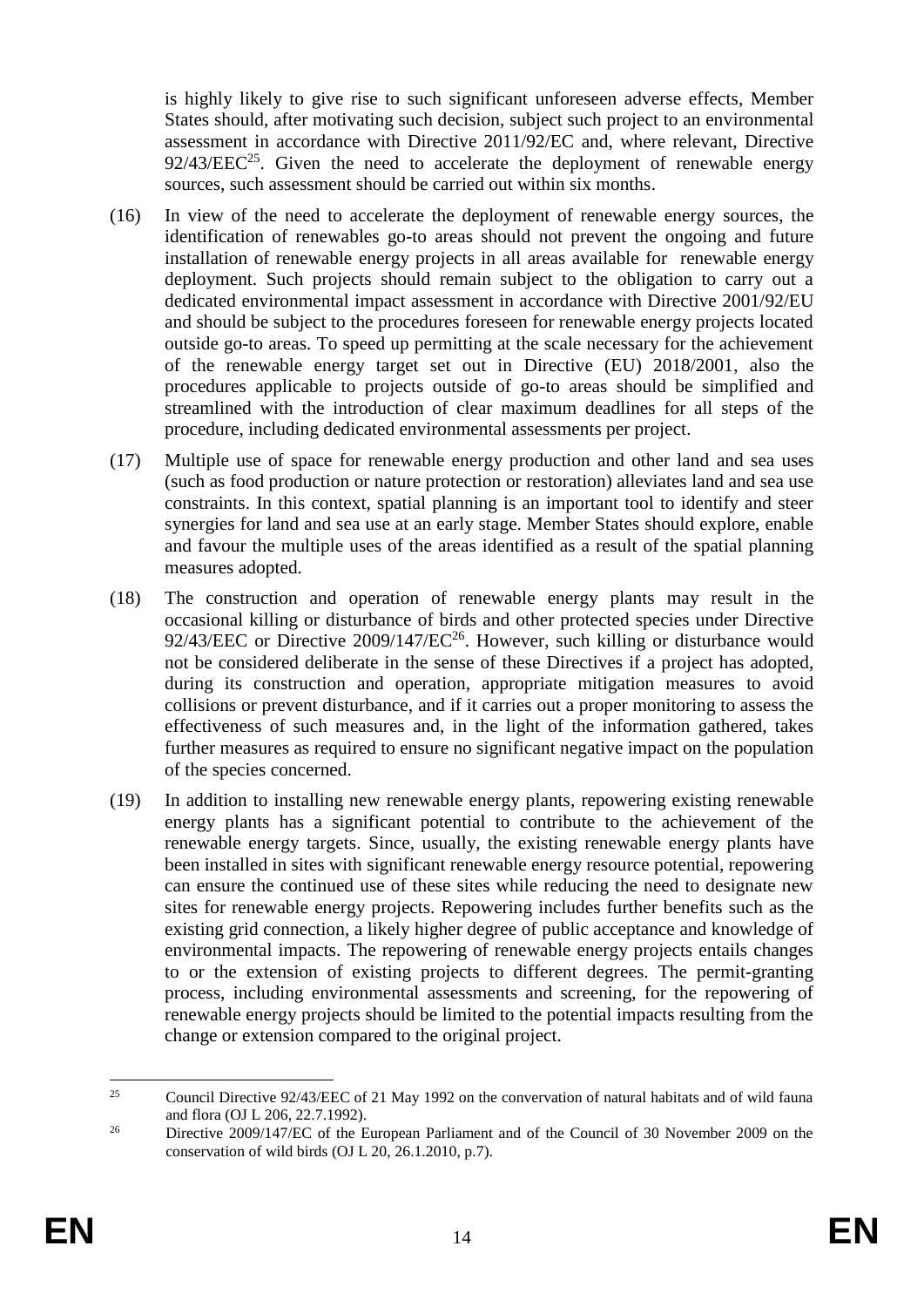- (20) Directive (EU) 2018/2001 introduces streamlined permit-granting procedures for repowering. In order to respond to the increasing need for the repowering of existing renewable energy plants and to make full use of the advantages it offers, it is appropriate to establish an even shorter procedure for the repowering of renewable energy plants located in go-to areas, including a shorter screening procedure. For the repowering of existing renewable energy plants located outside go-to areas, Member States should ensure a simplified and swift permit-granting process which should not exceed one year, while taking into account the "do no harm" principle of the European Green Deal.
- (21) The installation of solar energy equipment, together with related co-located storage and grid connection, in existing or future structures created for purposes different than solar energy production with the exclusion of artificial water surfaces, such as rooftops, parking areas, roads and railways, do not typically raise concerns related to competing uses of space or environmental impact. These installations therefore may benefit from shorter permit-granting procedures.
- (22) Renewable energy sources are crucial to fight climate change, reduce energy prices, decrease the Union's dependence on fossil fuels and ensure the Union's security of supply. For the purposes of the relevant Union environmental legislation, in the necessary case-by-case assessments to ascertain whether a plant for the production of energy from renewable sources, its connection to the grid, the related grid itself or storage assets is of overriding public interest in a particular case, Member States should presume these plants and their related infrastructure as being of overriding public interest and serving public health and safety, except where there is clear evidence that these projects have major adverse effects on the environment which cannot be mitigated or compensated. Considering such plants as being of overriding public interest and serving public health and safety would allow such projects to benefit from a simplified assessment.
- (23) In order to ensure a smooth and effective implementation of the provisions laid down in this Directive, the Commission supports Member States through the Technical Support Instrument<sup>27</sup> providing tailor-made technical expertise to design and implement reforms, including those increasing the use of energy from renewable sources, fostering better energy system integration, identifying specific areas particularly suitable for the installation of plants for the production of renewable energy, and streamlining the framework for authorisation and permit-granting processes for renewable energy plants. The technical support, for example, involves strengthening of administrative capacity, harmonising the legislative frameworks, and sharing of relevant best practices.
- (24) The Directive (EU) 2018/2001 should therefore be amended accordingly.
- (25) There is an urgent need to reduce the dependence on fossil fuels in buildings and to accelerate efforts to decarbonise and electrify their energy consumption. In order to enable the cost-effective installation of solar technologies at a later stage, all new buildings should be "solar ready", that is, designed to optimise the solar generation potential on the basis of the site's solar irradiance, enabling the fruitful installation of solar technologies without costly structural interventions. In addition, Member States should ensure the deployment of suitable solar installations on new buildings, both

 $27$ <sup>27</sup> Regulation (EU) 2021/240 of the European Parliament and of the Council of 10 February 2021 establishing a Technical Support Instrument.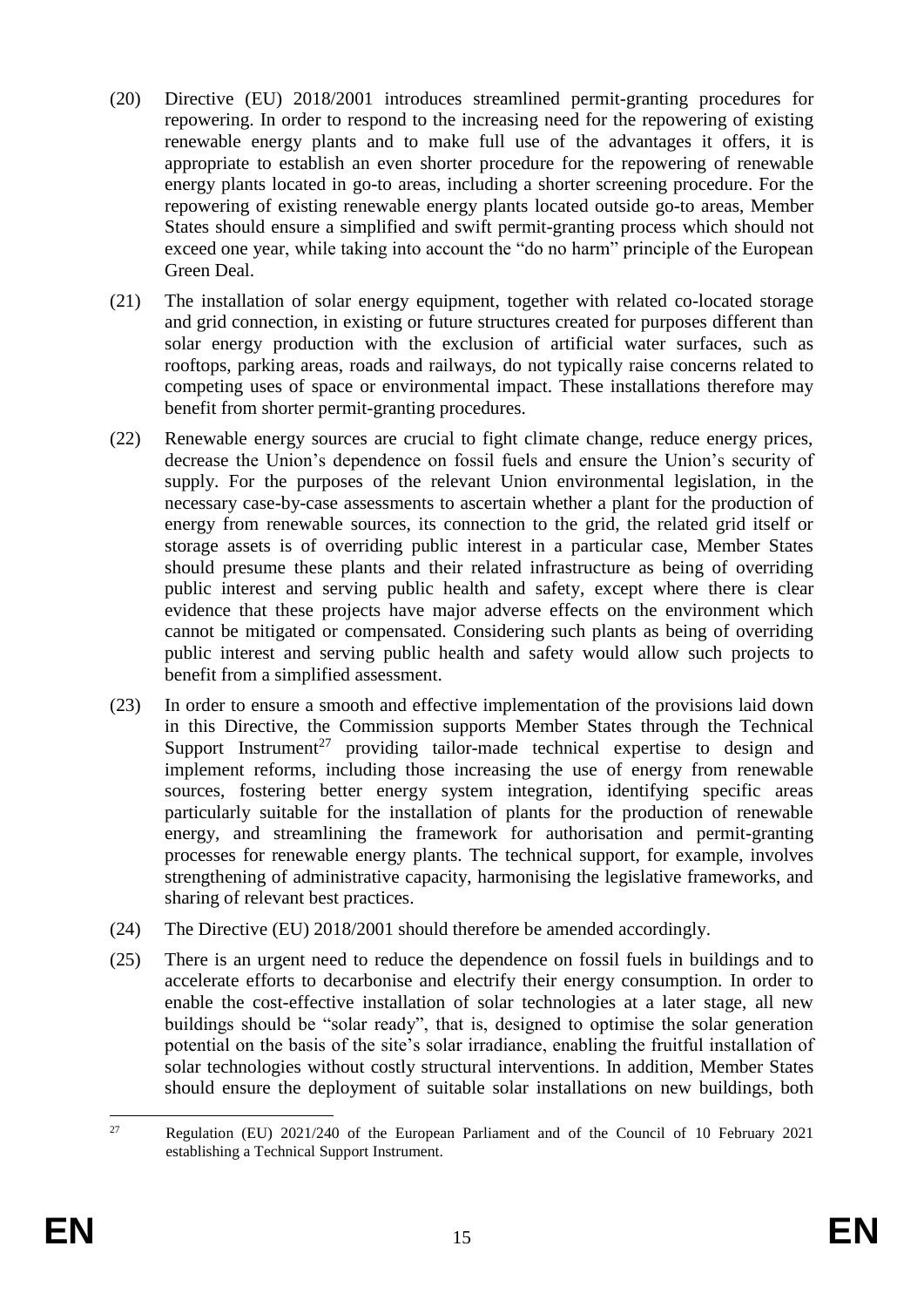residential and non-residential, and on existing non-residential buildings. Large scale deployment of solar energy on buildings would make a major contribution to shielding more effectively consumers from increasing and volatile prices of fossil fuels, reduce the exposure of vulnerable citizens to high energy costs and result in wider environmental, economic and social benefits. In order to efficiently exploit the potential of solar installations on buildings, Member States should define criteria for the implementation of, and possible exemptions from, the deployment of solar installations on buildings in line with the assessed technical and economic potential of the solar energy installations and the characteristics of the buildings covered by this obligation.

- (26) The Directive 2010/31/EU should therefore be amended accordingly.
- (27) Energy efficiency is a key area of action, without which independence from fossil fuels and energy imports from Russia and the full decarbonisation of the Union´s economy cannot be achieved. The need to capture the cost-effective energy saving opportunities has led to the Union´s current energy efficiency policy. In December 2018, a new 2030 Union headline energy efficiency target of at least 32,5% (compared to projected energy use in 2030) was included as part of the 'Clean Energy for All Europeans package'. To increase independence and resilience and to achieve the increased climate ambition, energy efficiency improvements should be further raised to at least 39% for final energy and 41.5% for primary energy, based on the 2007 Reference Scenario projections for 2030.
- (28) However, the change in the Eurostat energy balance calculation methodology and improvements in subsequent modelling projections call for a change of the baseline. Thus, using the same approach to define the target, that is to say comparing it to the future baseline projections, the ambition of the Union's 2030 energy efficiency target should be set compared to the 2020 Reference Scenario projections for 2030 reflecting national contributions from the NECPs. With that updated baseline, the Union will need to further increase its energy efficiency ambition by at least 13% in 2030 compared to the level of efforts under the 2020 Reference Scenario. This new way of expressing the level of ambition for the Union's targets does not affect the actual level of efforts needed.
- (29) The Directive 2012/27/EU should therefore be amended accordingly.
- (30) Since the objective of this Directive, namely reducing greenhouse gas emissions, energy dependency and energy prices, cannot be sufficiently achieved by the Member States but can rather, by reasons, of the scale of the action, be better achieved at Union level, the Union may adopt measures, in accordance with the principle of subsidiary as set out in Article 5 of the Treaty on European Union. In accordance with the principle of proportionality, as set out in that Article, this Directive does not go beyond what is necessary in order to achieve that objective.
- (31) In accordance with the Joint Political Declaration of 28 September 2011 of Member States and the Commission on explanatory documents<sup>28</sup>, Member States have undertaken to accompany, in justified cases, the notification of their transposition measures with one or more documents explaining the relationship between the components of a directive and the corresponding parts of national transposition instruments. With regard to this Directive, the legislator considers the transmission of

<sup>28</sup> OJ C 369, 17.12.2011, p. 14.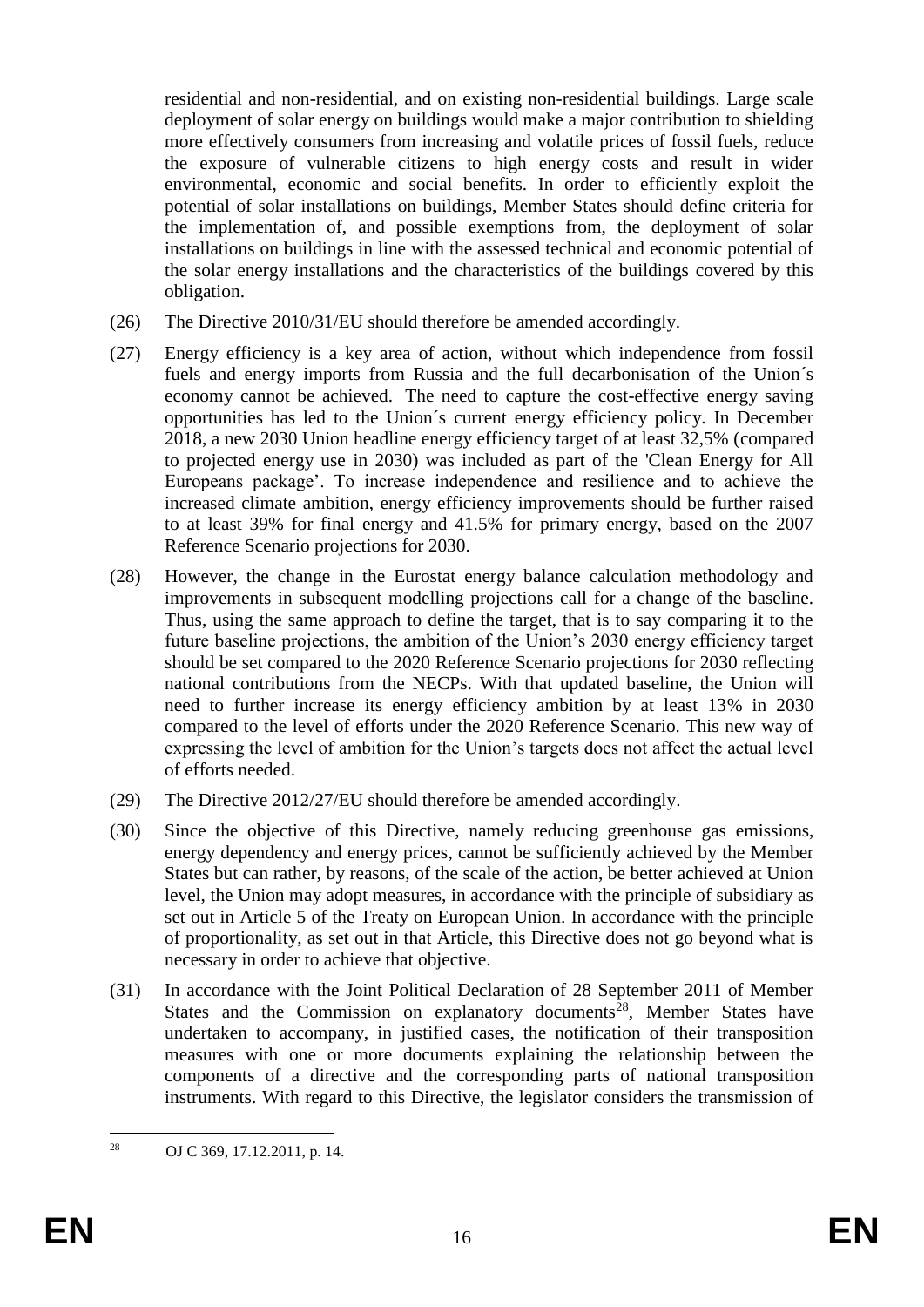such documents to be justified, in particular following the judgment of the European Court of Justice in Case Commission vs Belgium<sup>29</sup> (case C-543/17).

# HAVE ADOPTED THIS DIRECTIVE:

#### Article 1 *Amendments to Directive (EU) 2018/2001*

Directive (EU) 2018/2001 is amended as follows:

(1) In Article 2, the following point is added:

(9a) 'renewables go-to area' means a specific location, whether on land or sea, which has been designated by a Member State as particularly suitable for the installation of plants for the production of energy from renewable sources, other than biomass combustion plants.

(2) in Article 3, paragraph 1 is replaced by the following:

'1. Member States shall collectively ensure that the share of energy from renewable sources in the Union's gross final consumption of energy in 2030 is at least 45%.'

(3) In Article 15, the following paragraph 2a is inserted:

'2a. Member States shall promote the testing of new renewable energy technologies in pilot projects in a real-world environment, for a limited period of time, in accordance with the applicable EU legislation and accompanied by appropriate safeguards to ensure the secure operation of the electricity system and avoid disproportionate impacts on the functioning of the internal market, under the supervision of a competent authority.'

(4) The following Article 15b is inserted:

#### *'Article 15b*

# *Mapping of areas necessary for national contributions towards the 2030 RES target*

- (1) By [1 year after the entry into force], Member States shall identify the land and sea areas necessary for the installation of plants for the production of energy from renewable sources that are required in order to meet their national contributions towards the 2030 renewable energy target in accordance with Article 3 of this Directive. Such areas shall be commensurate with the estimated trajectories and total planned installed capacity by renewable energy technology set in national energy and climate plans of Member States, as updated pursuant to Article 14 of Regulation (EU) 2018/1999.
- (2) When identifying the areas referred to in paragraph 1, Member States shall take into account:
	- (a) the availability of the renewable energy resources and the potential for renewable energy production of the different technologies in the land and sea areas;
	- (b) the projected energy demand;

 $29$ <sup>29</sup> Judgment of the Court of Justice of 8 July 2019, Commission v Belgium, C-543/17, ECLI: EU: C:2019:573.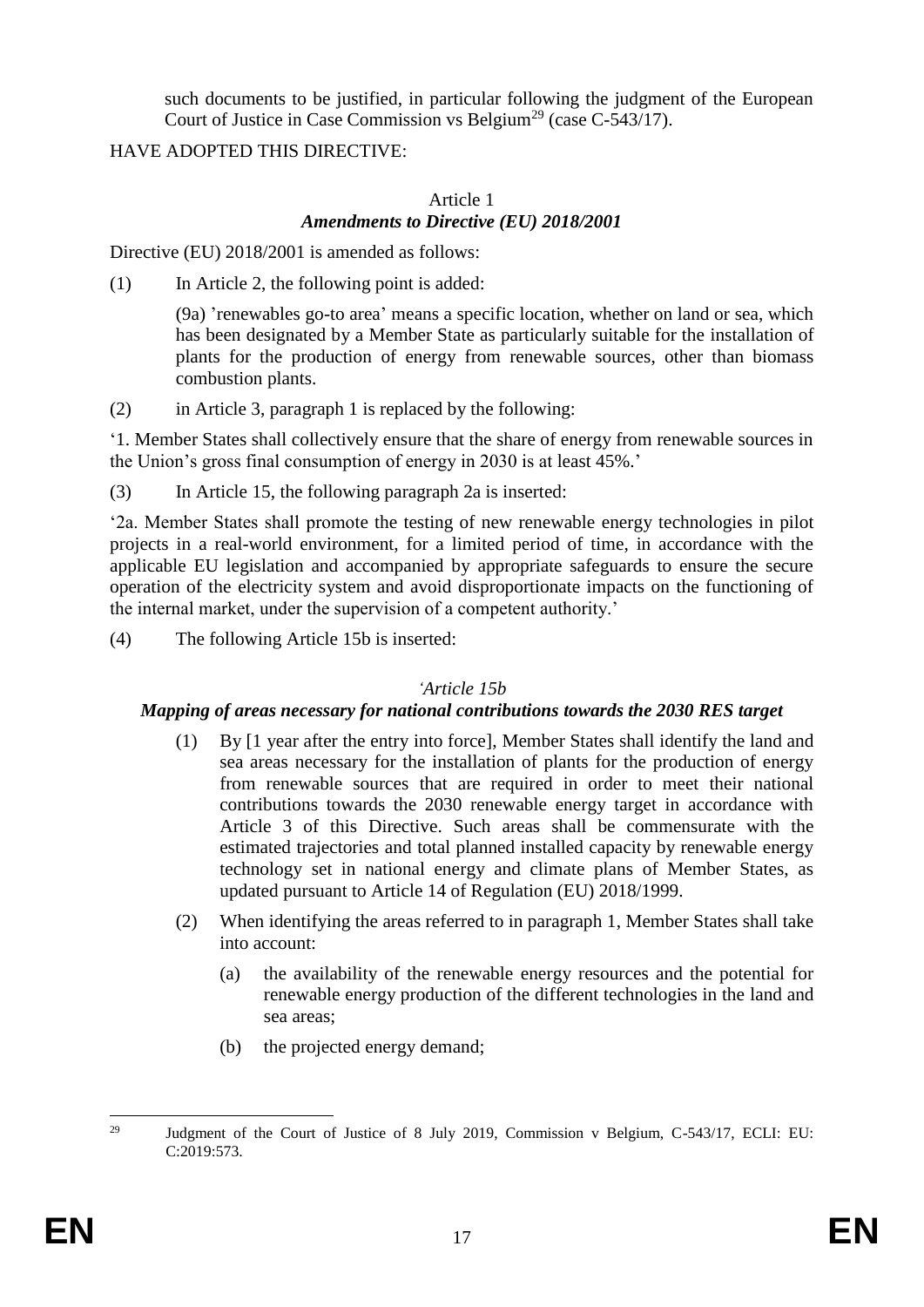- (c) the availability of relevant grid infrastructure, storage and other flexibility tools or the potential to create such grid infrastructure and storage.
- (3) Member States shall favour multiple uses of the areas identified as a result of the obligation in paragraph 1.'
- (5) The following Article 15c is inserted:

### *'Article 15c Renewables go-to areas*

- (1) By [2 years after the entry into force], Member States shall adopt a plan or plans designating, within the areas referred to in Article 15b(1), renewables goto areas for one or more types of renewable energy sources. In that plan or plans, Member States shall:
	- (a) Designate sufficiently homogeneous land and sea areas where the deployment of a specific type or types of renewable energy is not expected to have significant environmental impacts, in view of the particularities of the selected territory. In doing so, Member States shall:
		- give priority to artificial and built surfaces, such as rooftops, transport infrastructure areasparking areas, waste sites, industrial sites, mines, artificial inland water bodies, lakes or reservoirs, and, where appropriate, urban waste water treatment sites, as well as degraded land not usable for agriculture;
		- exclude Natura 2000 sites and nature parks and reserves, the identified bird migratory routes as well as other areas identified based on sensitivity maps and the tools referred to in the next point, except for artificial and built surfaces located in those areas such as rooftops, parking areas or transport infrastructure.
		- use all appropriate tools and datasets to identify the areas where the renewable energy plants would not have a significant environmental impact, including wildlife sensitivity mapping.
	- (b) Establish appropriate rules for the designated renewable go-to areas, including on the mitigation measures to be adopted for the installation of renewable energy plants, co-located energy storage facilities, as well as assets necessary for their connection to the grid, in order to avoid or, if not possible, to significantly reduce the negative environmental impacts that may arise. Where appropriate, Member States shall ensure that appropriate mitigation measures are applied to prevent the situations described in Articles 6(2) and 12(1) of Directive 92/43/EEC, Article 5 of Directive  $2009/147/EEC$  and Article  $4(1)(a)(i)$  and (ii) of Directive 2000/60/EC. Such rules shall be targeted to the specificities of each identified renewable go-to area, the renewable energy technology or technologies to be deployed in each area and the identified environmental impacts. Compliance with such rules and the implementation of the appropriate mitigation measures by the individual projects shall result in the presumption that projects are not in breach of those provisions without prejudice to paragraphs 4 and 5 of Article 16a. Where novel mitigation measures to prevent as much as possible the killing or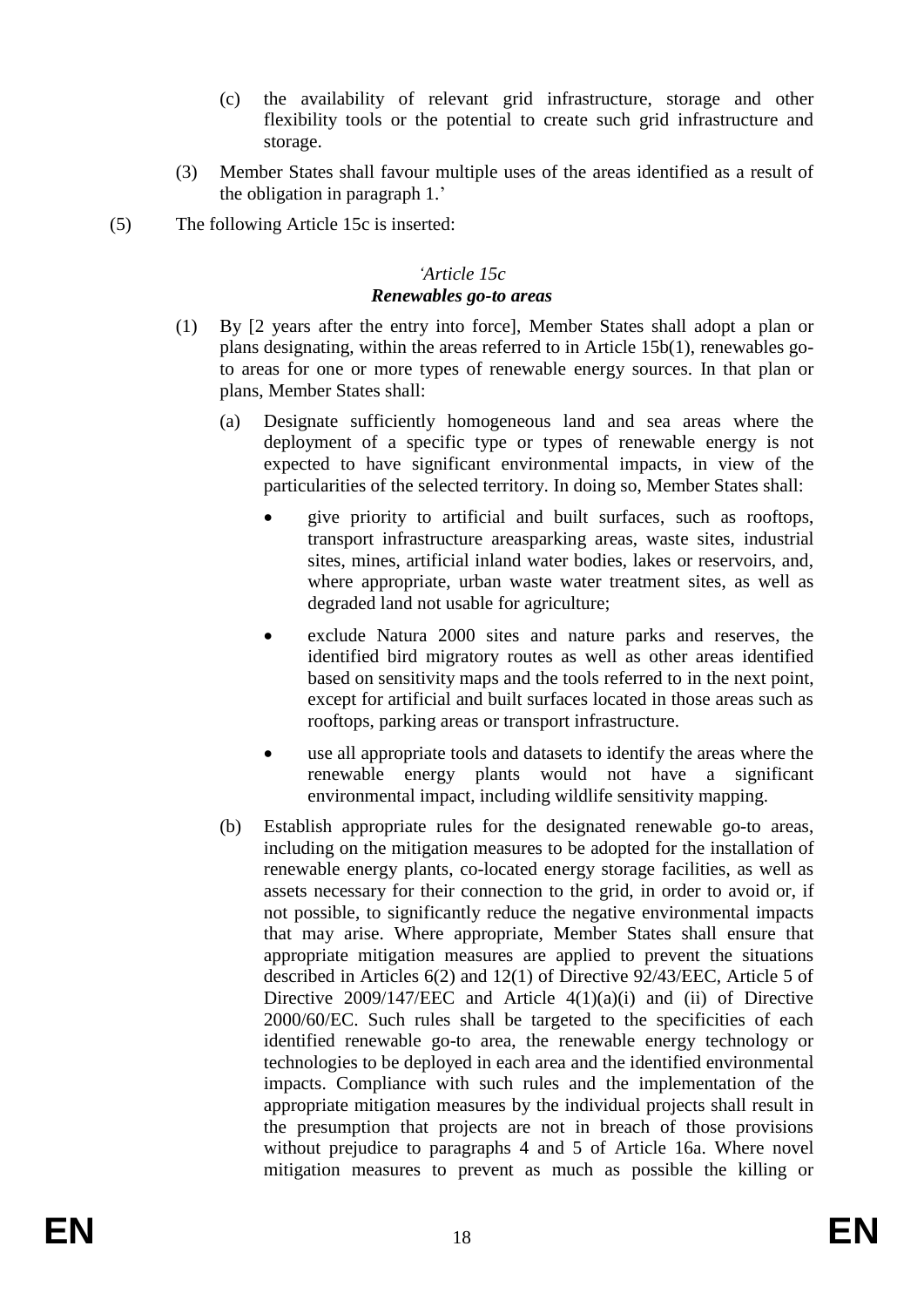disturbance of species protected under Council Directive 92/43/EEC and Directive 2009/147/EEC, or any other environmental impact, have not been widely tested as regards their effectiveness, Member States may allow their use for one or several pilot projects for a limited time period, provided that the effectiveness of such measures is closely monitored and appropriate steps are taken immediately if they do not prove to be effective. .

Member States shall explain in the plan the assessment made to identify each designated go-to area on the basis of the criteria set out in point (a) and to identify appropriate mitigation measures.

- (2) Before its adoption, the plan or plans designating renewables go-to areas shall be subject to an environmental assessment carried out in accordance with the conditions set out in Directive 2001/42/EC, and where applicable, if including artificial and built surfaces located in Natura 2000 sites, likely to have significant impacts in those sites, to the appropriate assessment in accordance to Article 6(3) of Directive 92/43/EEC.
- (3) The plan or plans designating renewables go-to areas shall be made public and shall be reviewed periodically, at least in the context of the update of the national energy and climate plans pursuant to Article 14 of Regulation (EU) 2018/1999.'
- (6) Article 16 is replaced by the following:

# *'Article 16*

# *Organisation and main principles of the permit-granting process*

- (1) The permit-granting process shall cover all relevant administrative permits to build, repower and operate plants for the production of energy from renewable sources, co-located energy storage facilities, as well as assets necessary for their connection to the grid, including grid connection permits and environmental assessments where these are required. The permit-granting process shall comprise all procedures from the acknowledgment of the validity of the application in accordance with paragraph 2 to the notification of the final decision on the outcome of the procedure by the relevant authority or authorities.
- (2) No later than fourteen days for plants located in go-to areas and one month for plants located outside of go-to areas, following the receipt of the application, the competent authority shall validate the application or, if the developer has not sent all the information required to process an application, request the developer to submit a complete application within fourteen days from this request. If the developer does not submit a complete application within this deadline, the competent authority may reject the application in written form. In the event of a rejection, the competent authority shall justify its decision. The developer may resubmit a new application at any point in time following such rejection. The date of the acknowledgement of the validity of the application by the competent authority shall serve as the start of the permit-granting process.
- (3) Member States shall set up or designate one or more contact points. Those contact points shall, upon request by the applicant, guide through and facilitate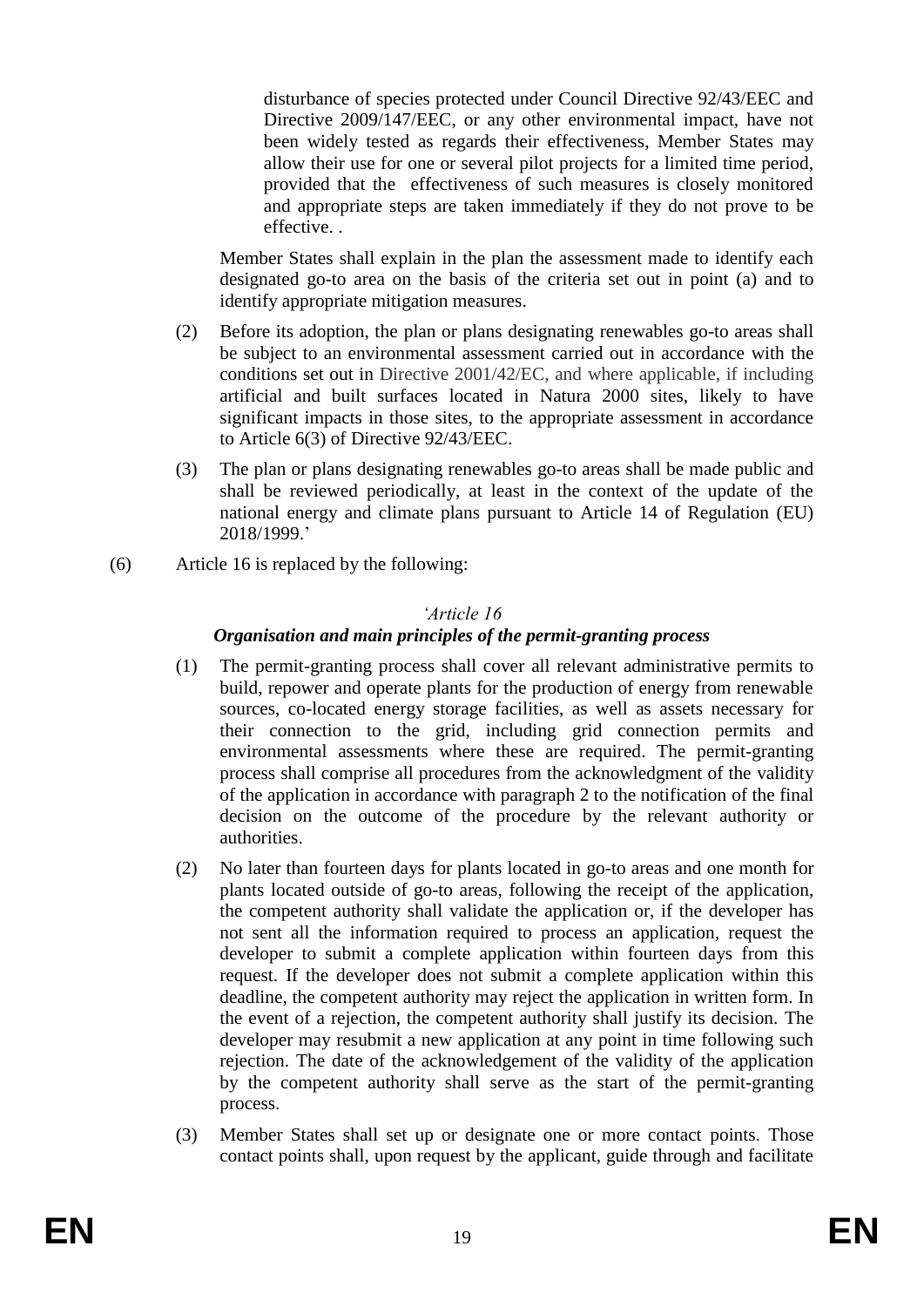the entire administrative permit application and granting process. The applicant shall not be required to contact more than one contact point for the entire process. The contact point shall guide the applicant through the administrative permit application process, including the environmental related steps, in a transparent manner up to the delivery of one or several decisions by the responsible authorities at the end of the process, provide the applicant with all necessary information and involve, where appropriate, other administrative authorities. The contact point shall ensure fulfilment of the deadlines for the permit-granting procedures set out in this Directive. Applicants shall be allowed to submit relevant documents in digital form. By [2 years from entry into force] Member States shall ensure that all procedures are carried out in electronic format.

- (4) The contact point shall make available a manual of procedures for developers of renewable energy production plants and shall provide that information also online, addressing distinctly also small-scale projects and renewables selfconsumers projects. The online information shall indicate the contact point relevant to the applicant's application. If a Member State has more than one contact point, the online information shall indicate the contact point relevant to the applicant's application.
- (5) Member States shall ensure that applicants have easy access to simple procedures for the settlement of disputes concerning the permit-granting process and the issuance of permits to build and operate renewable energy plants, including, where applicable, alternative dispute resolution mechanisms.
- (6) The deadlines laid down in Articles 16a, 16b and 16c shall apply without prejudice to judicial appeals, remedies and other proceedings before a court or tribunal, and to alternative dispute resolution mechanisms, including complaints procedures, non-judicial appeals and remedies, and may be extended for the duration of such procedures.
- (7) Member States shall ensure that administrative and judicial appeals in the context of a project for the development of renewable energy production plant or its related grid connection, including those related to environmental aspects shall be subject to the most expeditious administrative and judicial procedure that is available at the relevant national, regional and local level.'
- (7) The following Article 16a is inserted:

#### *Article 16a*

# *Permit-granting process in renewables go-to areas*

- (1) Member States shall ensure that the permit-granting process referred to in Article 16(1) shall not exceed one year for projects in renewables go-to areas. Where duly justified on the ground of extraordinary circumstances, that oneyear period may be extended by up to three months. In such a case, Member States shall clearly inform the developer about the extraordinary circumstances that justified the extension.
- (2) The permit-granting process for the repowering of plants and for new installations with an electrical capacity of less than 150 kW, co-located energy storage facilities as well as their grid connection, located in renewables go-to areas shall not exceed six months. Where duly justified on the ground of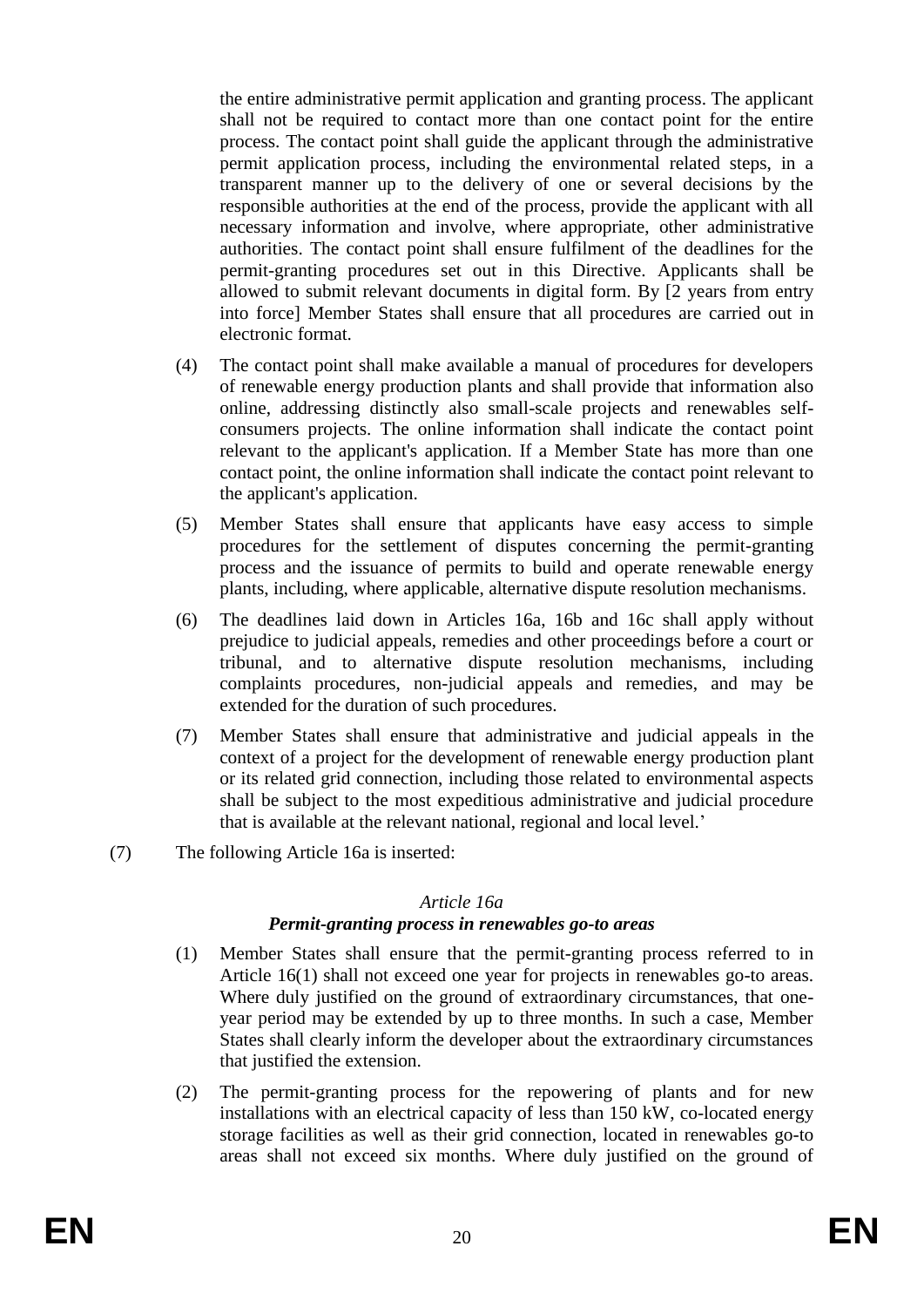extraordinary circumstances, such as on grounds of overriding safety reasons where the repowering project impacts substantially on the grid or the original capacity, size or performance of the installation, that one year period may be extended by up to three months. Member States shall clearly inform the project developer about the extraordinary circumstances that justify the extension.

(3) Without prejudice to paragraphs 4 and 5, by derogation from Article 4(2) of Directive 2011/92/EU, and Annex II, points  $3(a)$ , (b), (d), (h), (i), and  $6(c)$ alone or in conjunction with point 13(a) to that Directive as far as this concerns renewable energy projects, new applications for renewable energy plants, except for biomass combustion plants, including the repowering of plants, in already designated renewables go-to areas for the respective technology, colocated storage facilities as well as their connection to the grid, shall be exempted from the requirement to carry out a dedicated environmental impact assessment under Article 2(1) of Directive 2011/92/EU, provided that these projects comply with the rules and measures set out in accordance with Article 15c(1), point (b). The exemption from the application of Directive 2011/92/EU above shall not apply to projects which are likely to have significant effects on the environment in another Member State or where a Member State likely to be significantly affected so requests, as provided for in Article 7 of the said Directive.

By derogation from Article 6(3) of Directive 92/43/EEC, the plants referred to in the first subparagraph, shall not be subject to an assessment of their implications for Natura 2000 sites.

(4) The competent authorities of Member States shall carry out a screening of the applications referred to in paragraph 3. Such screening shall aim to identify if any of such projects is highly likely to give rise to significant unforeseen adverse effects in view of the environmental sensitivity of the geographical areas where they are located, that were not identified during the environmental assessment of the plan or plans designating renewables go-to areas carried out in accordance with Directive 2001/42/EC and, if relevant, with Directive 92/43/EEC. The screening carried out for the repowering of projects shall be limited to the potential impacts stemming from the change or extension compared to the original project.

For the purpose of such screening, the project developer shall provide information on the characteristics of the project, on its compliance with the rules and measures identified according to Article 15c (1), points (b) and (c), for the specific go-to area, on any additional measures adopted by the project and how these measures address environmental impacts. Such screening shall be finalised within 30 days from the date of submission of the applications for new renewable energy plants, with the exception of applications for installations with an electrical capacity of less than 150 kW. For such installations and for new applications for the repowering of plants, the screening phase shall be finalized within 15 days.

(5) Following the screening process, the applications referred to in paragraph 3 shall be authorised from an environmental perspective without requiring any express decision from the competent authority, unless the competent authority adopts an administrative decision, duly motivated and based on clear evidence, that a specific project is highly likely to give rise to significantunforeseen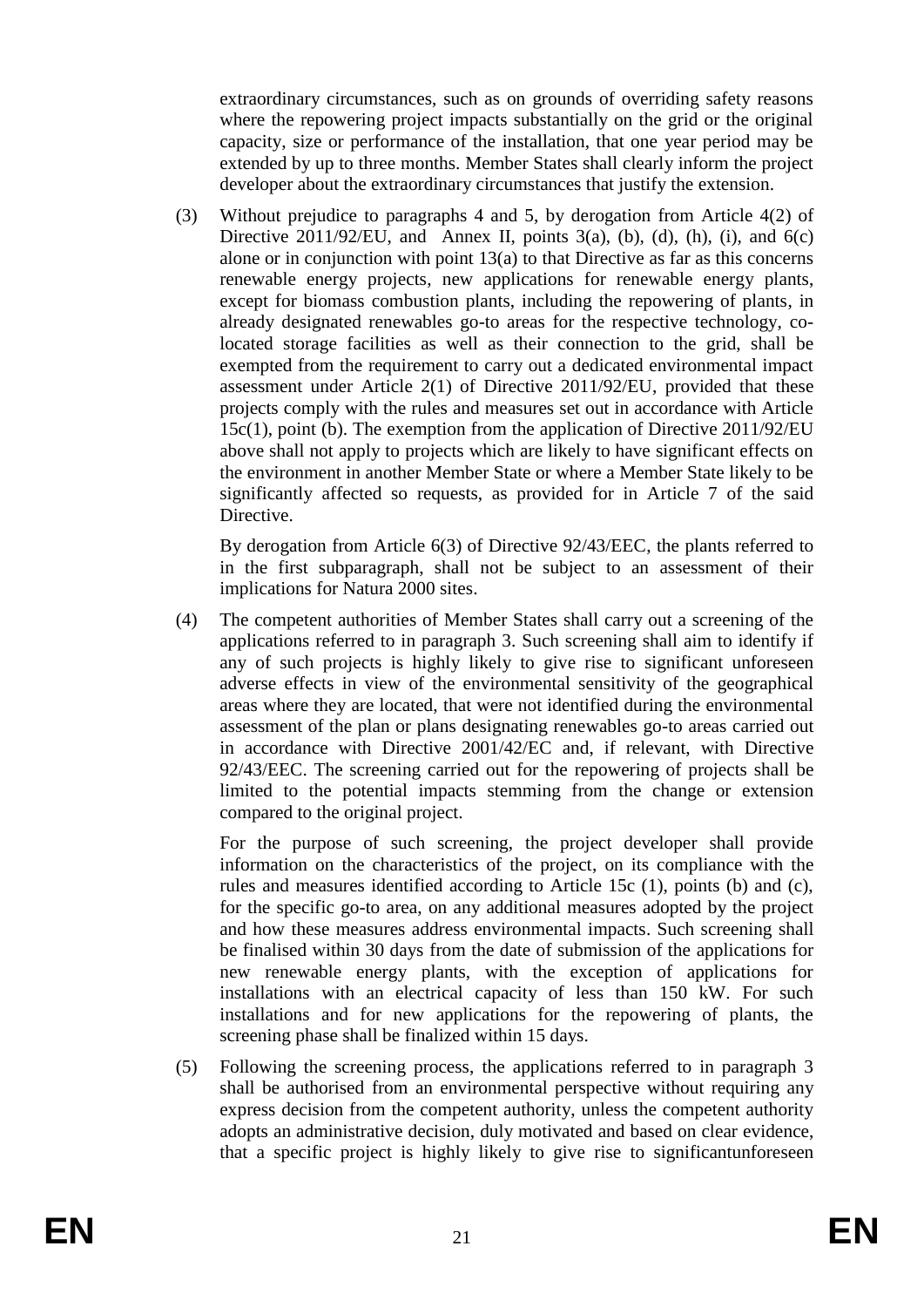adverse effects in view of the environmental sensitivity of the geographic area where they are located that cannot be mitigated by the measures identified in the plan or plans designating go-to areas or proposed by the developer for the project. Such decision shall be made available to the public. Such projects shall be subject to an assessment in accordance with Directive 2011/92/EC and, if applicable, to an assessment under Article 6(3) of Directive 92/43/EEC, which shall be carried out within six months following the screening decision.

- (6) In the permit-granting process of the applications referred to in paragraphs 1 and 2, the lack of reply of the relevant administrative bodies within the established deadline shall result in the specific administrative steps to be considered as approved, except in those cases where the specific project is subject to an environmental impact assessment in accordance with paragraph 5. All resulting decisions will be publicly available.
- (8) The following Article 16b is inserted:

#### *Article 16b*

### *Permit-granting process outside renewables go-to areas*

- (1) Member States shall ensure that the permit-granting process referred to in Article 16(1) shall not exceed two years, for projects outside renewables go-to areas. Where duly justified on the grounds of extraordinary circumstances, that two-year period may be extended by up to three months. In such a case, Member States shall clearly inform the developer about the extraordinary circumstances that justified the extension.
- (2) Where an environmental assessment is required under Directive 2011/92/EU or Directive 92/43/EEC, it shall be carried out in a single procedure that combines all relevant assessments for a given project. When any such environmental impact assessment is required, the competent authority, taking into account the information provided by the developer, shall issue an opinion on the scope and level of detail of the information to be included by the developer in the environmental impact assessment report, of which the scope shall not be extended subsequently. Where the specific projects have adopted appropriate mitigation measures, any killing or disturbance of the species protected under Article 12(1) of Directive 92/43/EEC and Article 5 of Directive 2009/147/EC shall not be considered deliberate. Where novel mitigation measures to prevent as much as possible the killing or disturbance of species protected under Council Directive 92/43/EEC and Directive 2009/147/EEC, or any other environmental impact, have not been widely tested as regards their effectiveness, Member States may allow their use for one or several pilot projects for a limited time period, provided that the effectiveness of such measures is closely monitored and appropriate steps are taken immediately if they do not prove to be effective. The permit-granting process for the repowering of projects and for new installations with an electrical capacity of less than 150 kW, co-located storage facilities as well as their grid connection, located outside renewables go-to areas shall not exceed one year including environmental assessments where required by relevant legislation. Where duly justified on the ground of extraordinary circumstances, this one-year period may be extended by up to three months. Member States shall clearly inform the developers about the extraordinary circumstances that justified the extension.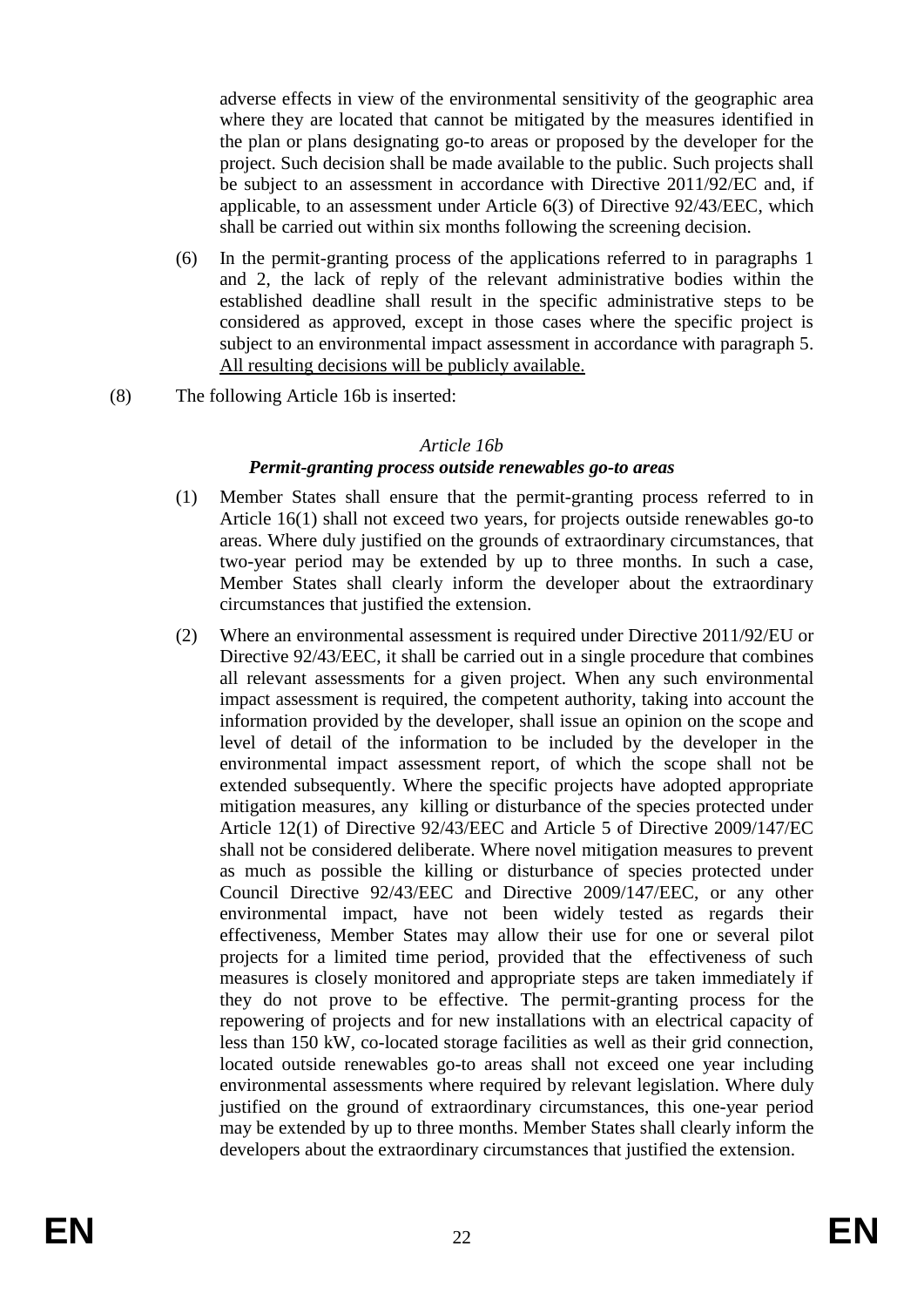Member States shall facilitate the repowering of projects located outside go-to areas by ensuring that, if an environmental assessment for a project is required under the Union environmental legislation, such assessment shall be limited to the potential impacts stemming from the change or extension compared to the original project. '

(9) The following Article 16c is inserted:

#### *'Article 16c*

### *Permit-granting process for the installation of solar energy equipment in artificial structures*

- (1) Member States shall ensure that the permit-granting process referred to in Article 16(1) for the installation of solar energy equipment, including buildingintegrated solar installations, in existing or future artificial structures, with the exclusion of artificial water surfaces, shall not exceed three months, provided that the primary aim of such structures is not solar energy production. By derogation from Article 4(2) of Directive 2011/92/EU andAnnex II, points 3(a) and (b), alone or in conjunction with point  $13(a)$  to that Directive, such installation of solar equipment shall be exempted from the requirement, if applicable, to carry out a dedicated environmental impact assessment under Article 2(1) of Directive 2011/92/EU.'
- (10) The following Article 16d is inserted:

#### *'Article 16d Overriding public interest*

By [three months from entry into force], until climate neutrality is achieved, Member States shall ensure that, in the permit-granting process, the planning, construction and operation of plants for the production of energy from renewable sources, their connection to the grid and the related grid itself and storage assets are presumed as being in the overriding public interest and serving public health and safety when balancing legal interests in the individual cases for the purposes of Articles 6(4) and 16(1)(c) of Directive 92/43/EEC, Article 4(7) of Directive 2000/60/EC and Article 9(1)(a) of Directive 2009/147/EC.'

#### *Article 2 Amendment to Directive 2010/31/EU*

Directive 2010/31/EU is amended as follows:

(1) The following Article 9a is inserted:

#### *'Article 9a Solar energy in buildings*

Member States shall ensure that all new buildings are designed to optimise their solar energy generation potential on the basis of the solar irradiance of the site, enabling the later cost-effective installation of solar technologies.

Member States shall ensure the deployment of suitable solar energy installations: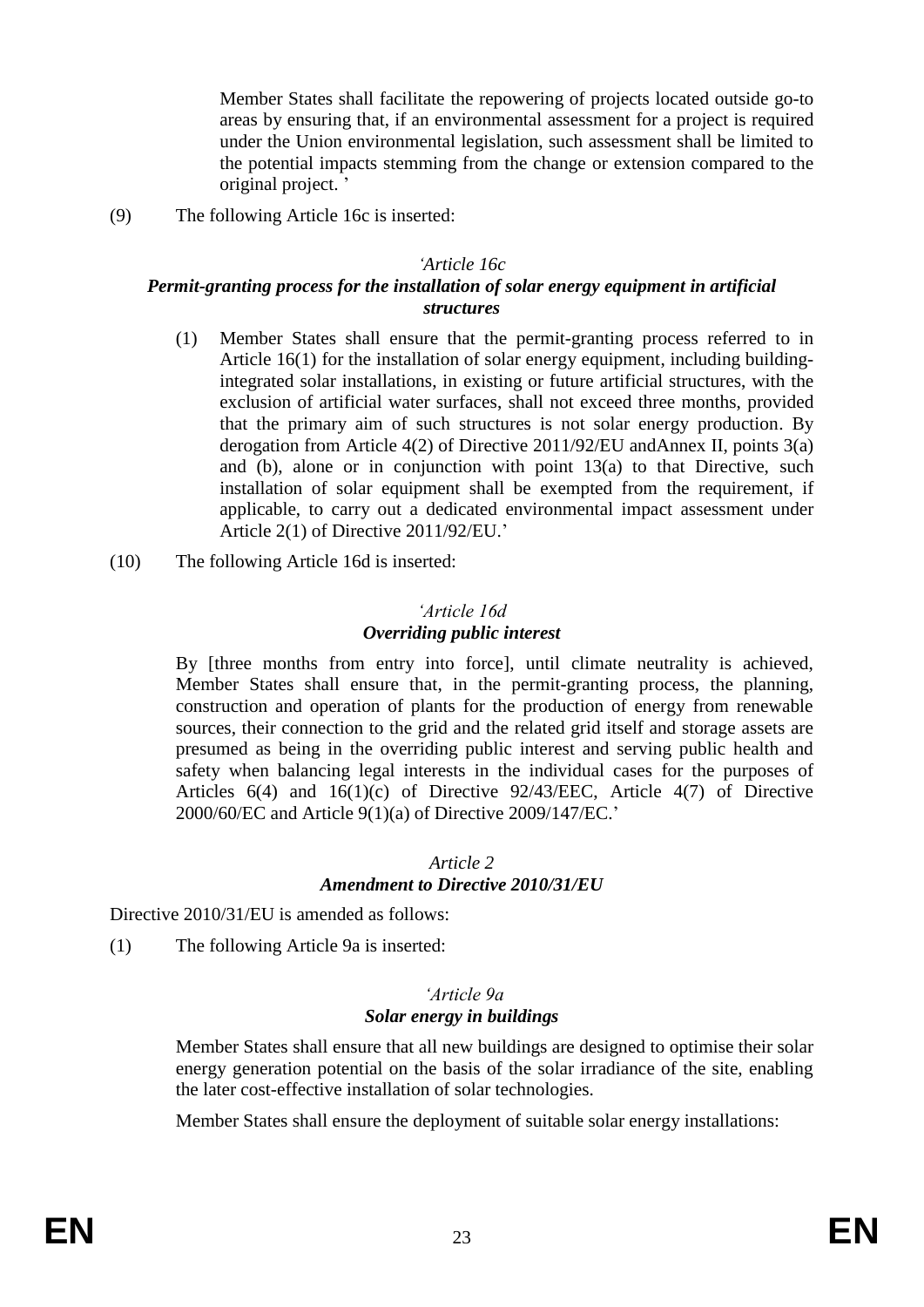- (a) by 31 December 2026, on all new public and commercial buildings with useful floor area larger than 250 square meters;
- (b) by 31 December 2027, on all existing public and commercial buildings with useful floor area larger than 250 square meters; and
- (c) by 31 December 2029, on all new residential buildings.

Member States shall define, and make publicly available, criteria at national level for the practical implementation of these obligations, and for possible exemptions for specific types of buildings, in accordance with the assessed technical and economic potential of the solar energy installations and the characteristics of the buildings covered by this obligation.

#### *Article 3 Amendment to Directive 2012/27/EU*

Directive 2012/27/EU is amended as follows:

(1) in Article 3, paragraph 5 is replaced by the following:

'5. Member States shall collectively ensure a reduction of energy consumption of at least 13 % in 2030 compared to the projections of the 2020 Reference Scenario so that the Union's final energy consumption amounts to no more than 750 Mtoe and the Union's primary energy consumption amounts to no more than 980 Mtoe in 2030.'

# Article 4

### **Transposition**

(1) Member States shall bring into force the laws, regulations and administrative provisions necessary to comply with Article 1, point (10), by [three months after the entry into force of this Directive] at the latest.

Member States shall bring into force the laws, regulations and administrative provisions necessary to comply with Article 1, points (1), (2), (3), (4), (6), (8) and (9), and Article 3 by [one year after the entry into force of this Directive] at the latest.

Member States shall bring into force the laws, regulations and administrative provisions necessary to comply with Article 1, points (5) and (7), and Article 2 by [two years after the entry into force of this Directive] at the latest.

They shall forthwith communicate to the Commission the text of those provisions.

When Member States adopt those provisions, they shall contain a reference to this Directive or be accompanied by such a reference on the occasion of their official publication. Member States shall determine how such reference is to be made.

(2) Member States shall communicate to the Commission the text of the main provisions of national law which they adopt in the field covered by this Directive.

### Article 5 *Entry into force*

This Directive shall enter into force on the twentieth day following that of its publication in the Official Journal of the European Union.